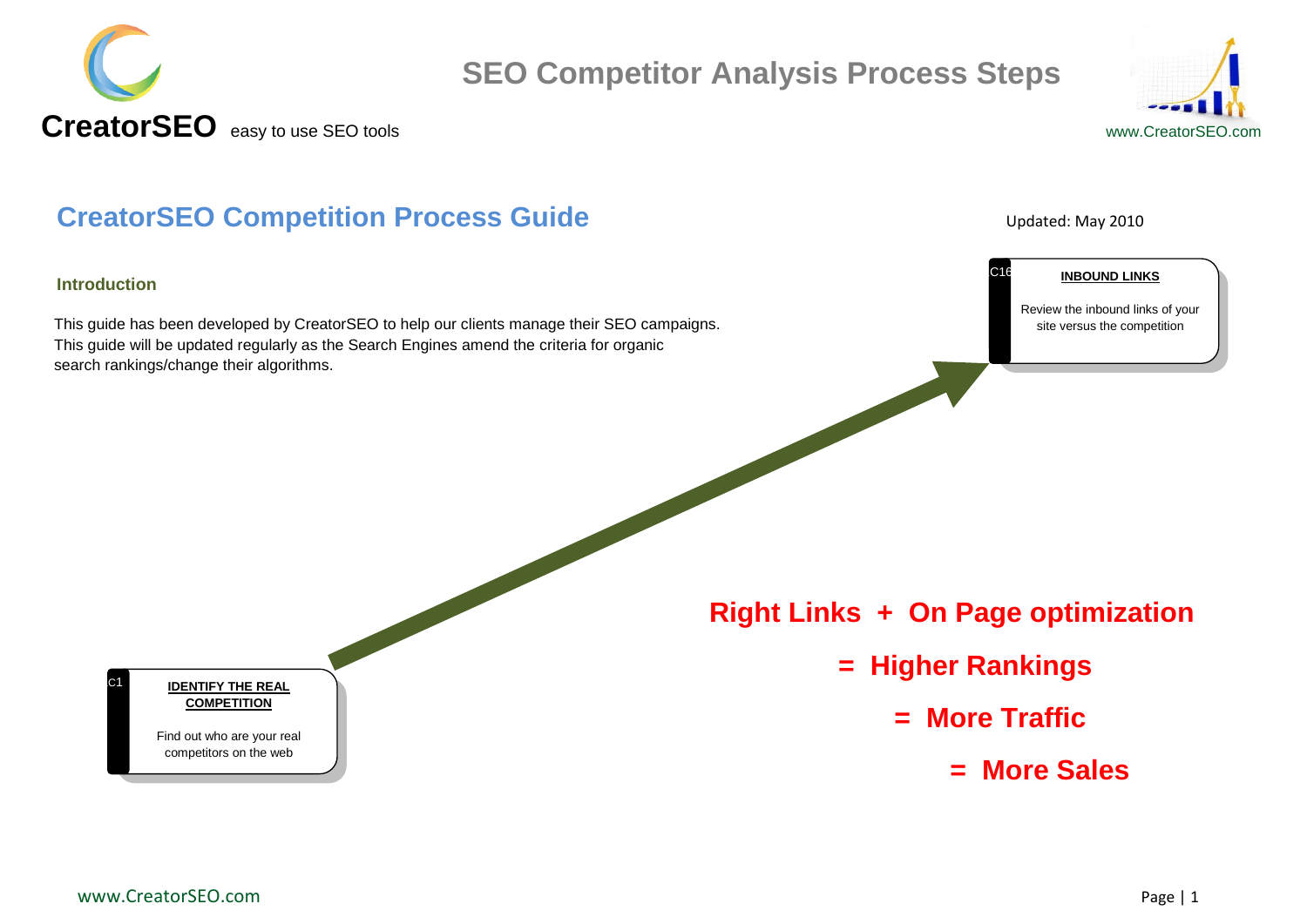



 **CreatorSEO** easy to use SEO toolswww.CreatorSEO.com

#### <span id="page-1-0"></span>**The SEO Link Process**

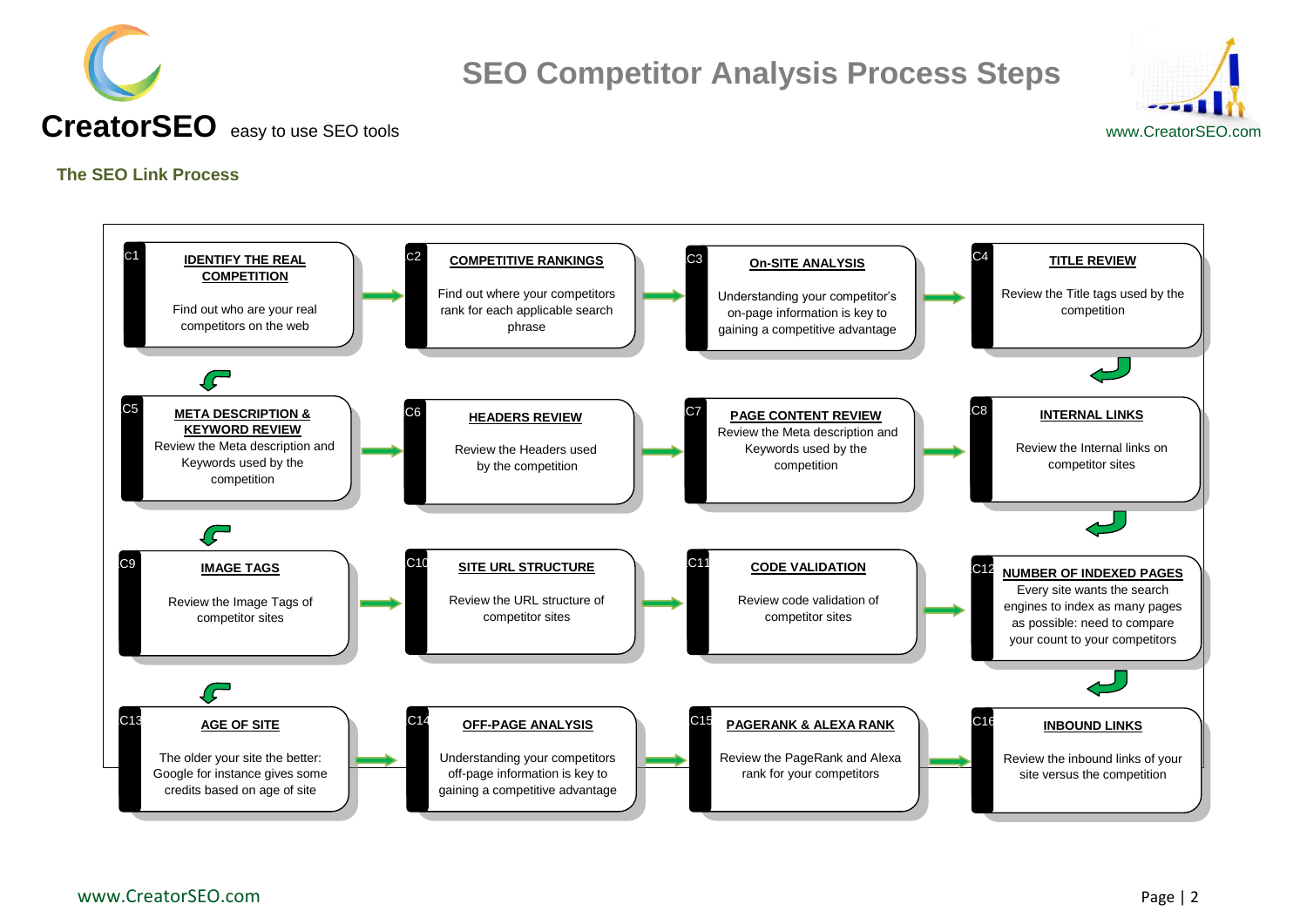





### **Table of Contents**

CreatorSEO easy to use SEO tools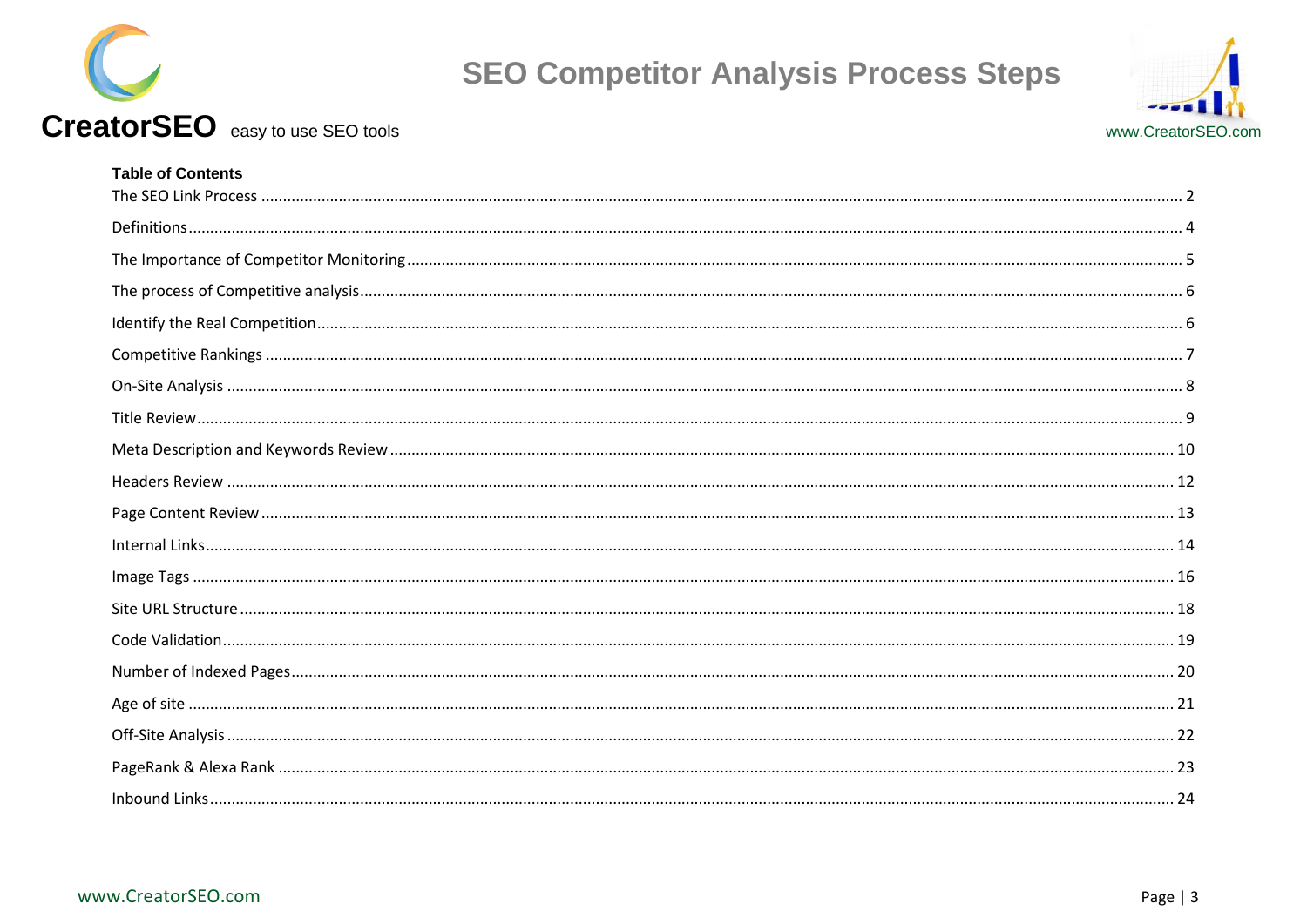



#### <span id="page-3-0"></span>**Definitions**

| <b>Backlink</b>        | Very important for internet marketing / search engine optimization (SEO). Also known as a back link, backward link, or inbound link.<br>Backlinks are all of the links from other sites that direct users to your site. Backlinks can significantly improve your site's search<br>rankings, particularly when they contain anchor text keywords relevant to your site. |
|------------------------|------------------------------------------------------------------------------------------------------------------------------------------------------------------------------------------------------------------------------------------------------------------------------------------------------------------------------------------------------------------------|
| <b>Keywords</b>        | Also known as search terms or query terms. Keywords are the word(s) and/or phrase(s) a user searches while using the internet:<br>these words make sure that you can be found! Keywords are the terms your customer or potential visitor uses when they type in a<br>search box (Google, Bing, Yahoo, etc.)                                                            |
|                        | A Search Engine Results Page (SERP) ranks indexed sites against the relevant terms.                                                                                                                                                                                                                                                                                    |
|                        | Often large organisations make the mistake of using their own unique keyword terms or acronyms: then they wonder why their site<br>traffic is low.                                                                                                                                                                                                                     |
| <b>Keyword Phrases</b> | Keywords phases typically contain between 2 to 5 keywords. These are the phrases that visitors would typically use in search queries<br>to find your website.                                                                                                                                                                                                          |
| Link                   | Very important for internet marketing / search engine optimization (SEO). Also known as a HTML link. A hyperlink is an image or<br>portion of text that when clicked transfers you to another location either within/outside of the site.                                                                                                                              |
| <b>Inbound Link</b>    | Key for internet marketing / search engine optimization (SEO). Also known as backlink, backward link or backlinks. Inbound links are<br>all of the links on other websites that direct traffic to your site. Inbound links can improve your site's search rankings, particularly if<br>they contain anchor text keywords relevant to your site.                        |
| <b>Landing Page</b>    | Very important for internet marketing / search engine optimization (SEO). The landing page is the page that a visitor "lands" on after<br>selecting a search engine listing, link, banner ad and so on. The landing page may or not be the site's homepage. Well designed<br>landing pages will improve conversion rates.                                              |
| <b>Link Text</b>       | Very important for internet marketing / search engine optimization (SEO). Some people use the term 'click here' or have an image<br>without Alt text. It is important for SEO to ensure that you have appropriate text for link including images with links (Alt text).                                                                                                |
| Page Rank              | Internet marketing / search engine optimization (SEO) metric. Page Rank is an analysis algorithm developed by Google that rates a<br>page based on its importance and content.                                                                                                                                                                                         |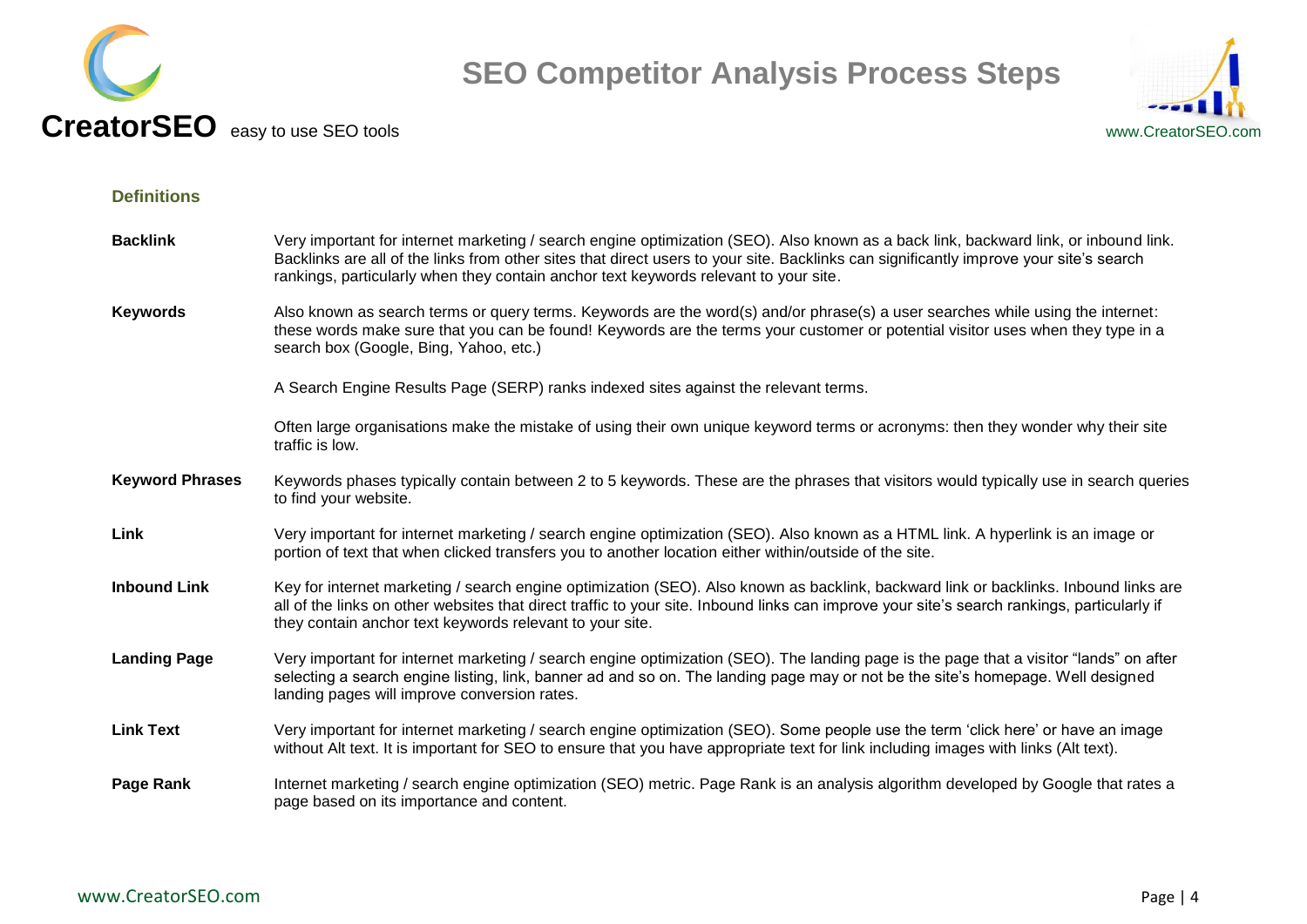



#### <span id="page-4-0"></span>**The Importance of Competitor Monitoring**

"Know the enemy and yourself, and your victory will never be in danger. Know the ground and the weather, and your victory is certain", the Chinese military theorist Sun Tzu (2001: The Way of Strategy). This phrase is relevant to companies today; companies need to understand their competitive environment. In today's fast paced and rapidly changing business environment, businesses need information to make the right decisions. Competitive intelligence activities help gather, analyse and disseminate this information which is important to gaining a competitive advantage!

Have you ever wondered why your competitors are getting higher search engine rankings than you? Analyzing and monitoring your competitor websites is a very effective way of understanding their online strategy and what you need to do to beat them. Ranking well on the internet is all about understanding what your competition are doing well and making sure you are doing better.

Your competitive monitoring should aim is to have:

- Relevant and up to-date information about the competition
- Better knowledge of the potential threats
- Information to be responsive to competitor attacks
- Knowledge of your competitors strengths and weaknesses



Competitive learning through competitive intelligence. Based upon "John Caldwell"s MBA Thesis: Does competitive Intelligence give you a competitive advantage? (University of Limerick 2008) and adapted from Shaker and Gembicki (1999: 9&10).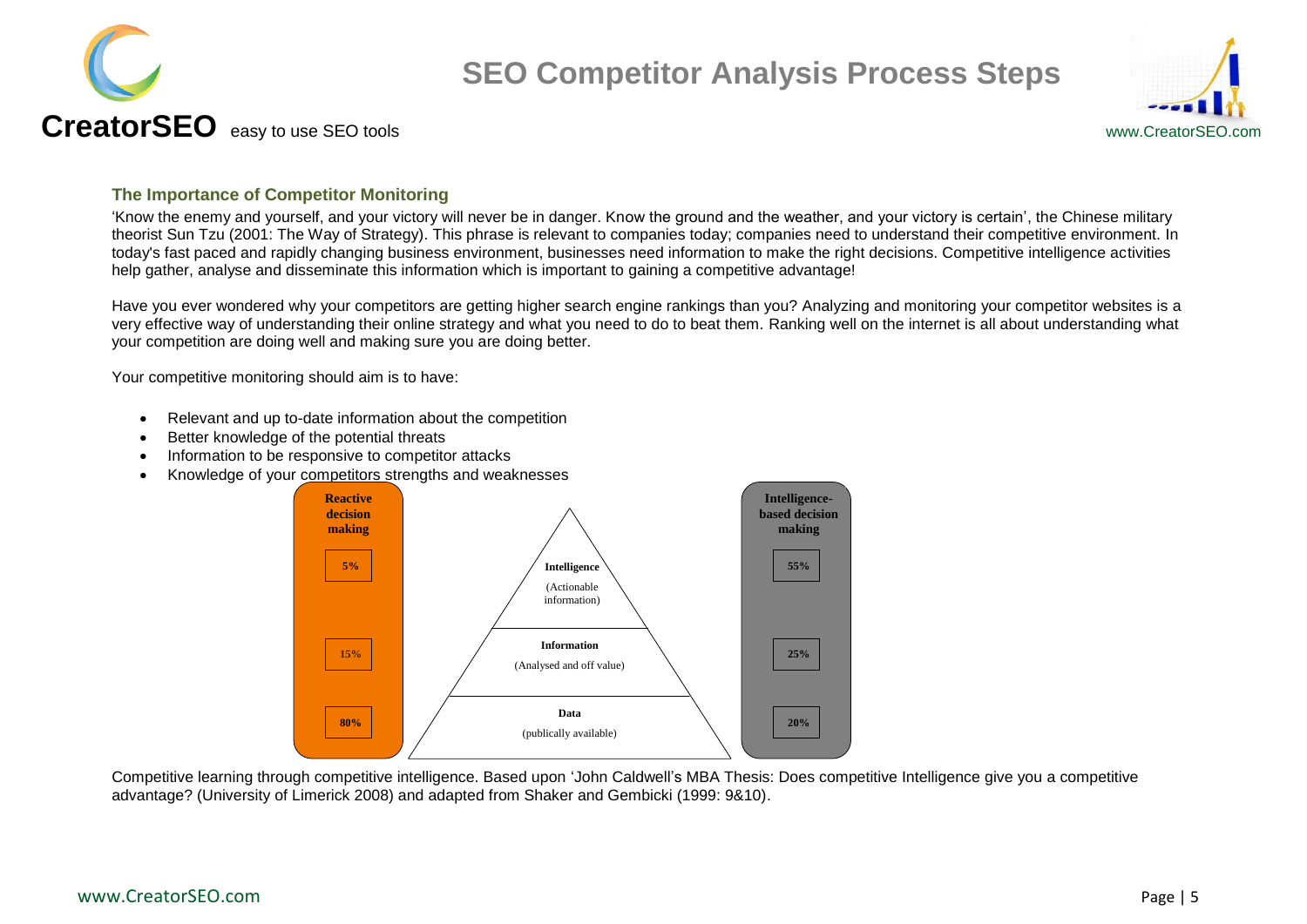



#### <span id="page-5-0"></span>**The process of Competitive analysis**

<span id="page-5-1"></span>

|                                                          | <b>Process step</b>                                                                                                                                        | <b>Explanation</b>                                                                                                                                                                                                                                                                                                                                                                                                                                                                                                                                                                                                                                                                                                                                                |
|----------------------------------------------------------|------------------------------------------------------------------------------------------------------------------------------------------------------------|-------------------------------------------------------------------------------------------------------------------------------------------------------------------------------------------------------------------------------------------------------------------------------------------------------------------------------------------------------------------------------------------------------------------------------------------------------------------------------------------------------------------------------------------------------------------------------------------------------------------------------------------------------------------------------------------------------------------------------------------------------------------|
| <b>Identify the</b><br><b>Real</b><br><b>Competition</b> | <b>IDENTIFY THE REAL</b><br><b>COMPETITION</b><br>Find out who are your real<br>competitors on the web<br><b>Creator SEO Tool</b><br><b>Top Contenders</b> | The first step in competitive analysis is to identify your real on-line competitors. Remember this<br>C <sub>1</sub><br>may and in many instances is very different to the perceived competitors. Some of your local<br>competition for instance may not have websites or have very poor sites (use a lot of Flash with<br>minimal text).<br>To identify your competitors on a search engine; run a query on Google for example for each of<br>your main keywords/ phrases. These are your real on-line competitors.<br>Through comparing these competitor sites you should be able to identify why some are doing well<br>and where you have opportunities to improve.<br>The analysis of your competitor sites can be split into on-site and off-site analysis. |
|                                                          |                                                                                                                                                            |                                                                                                                                                                                                                                                                                                                                                                                                                                                                                                                                                                                                                                                                                                                                                                   |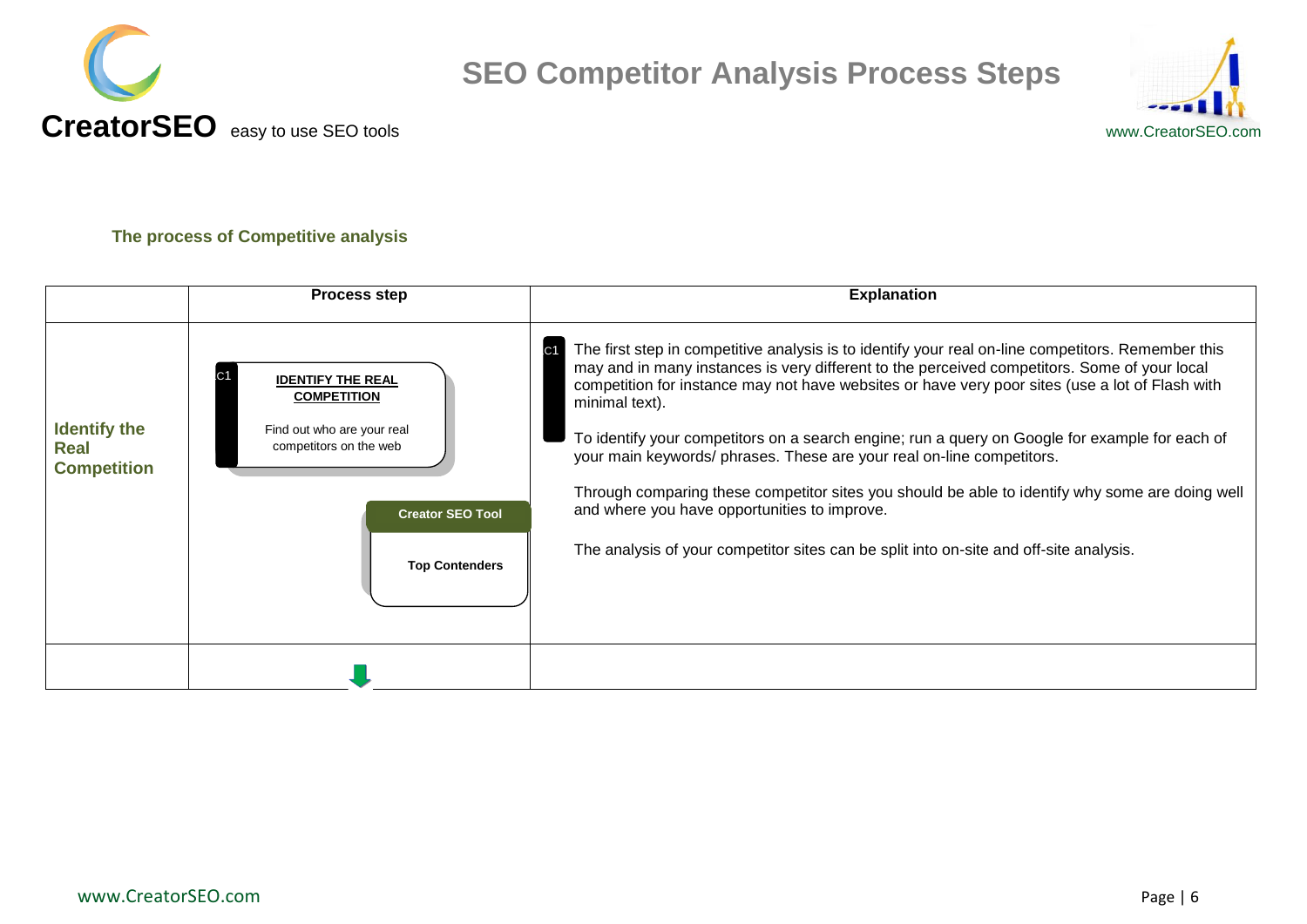



<span id="page-6-0"></span>

|                                       | C <sub>2</sub><br><b>COMPETITIVE RANKINGS</b><br>Find out where your competitors<br>rank for each applicable search<br>phrase | C <sub>2</sub> | phrases for competitive research.<br>some engines which are used specifically in your country or industry. |                        |                         |                |                | Now that you have identified the real competition; you need to get a base line. Run a ranking<br>check for each search engine for all of your applicable search terms: your SEO keywords and<br>You would typically check the rankings for the competition in Google, Bing and Yahoo, and maybe |
|---------------------------------------|-------------------------------------------------------------------------------------------------------------------------------|----------------|------------------------------------------------------------------------------------------------------------|------------------------|-------------------------|----------------|----------------|-------------------------------------------------------------------------------------------------------------------------------------------------------------------------------------------------------------------------------------------------------------------------------------------------|
|                                       | <b>Creator SEO Tool</b>                                                                                                       |                | URL/Web page<br>address                                                                                    | Competitor<br>Name     | Google                  | <b>Bing</b>    | Yahoo          |                                                                                                                                                                                                                                                                                                 |
|                                       |                                                                                                                               |                |                                                                                                            | <b>Search Phrase 1</b> |                         |                |                |                                                                                                                                                                                                                                                                                                 |
| <b>Competitive</b><br><b>Rankings</b> | <b>Competitor</b><br><b>Assessment</b>                                                                                        |                | www.seo.au                                                                                                 | Your site              | 3                       |                | $\mathbf 1$    |                                                                                                                                                                                                                                                                                                 |
|                                       |                                                                                                                               |                | www. seo tools .fl                                                                                         | Competitor 1           | $\mathbf{2}$            | 4              | 3              |                                                                                                                                                                                                                                                                                                 |
|                                       |                                                                                                                               |                | www.seo.nw                                                                                                 | Competitor 2           | $\overline{\mathbf{1}}$ | $\overline{2}$ | 5              |                                                                                                                                                                                                                                                                                                 |
|                                       |                                                                                                                               |                |                                                                                                            |                        |                         |                |                |                                                                                                                                                                                                                                                                                                 |
|                                       |                                                                                                                               |                |                                                                                                            | <b>Search Phrase 2</b> |                         |                |                |                                                                                                                                                                                                                                                                                                 |
|                                       |                                                                                                                               |                | www.seo.au                                                                                                 | Your site              | $\overline{2}$          | 3              | $\overline{2}$ |                                                                                                                                                                                                                                                                                                 |
|                                       |                                                                                                                               |                | www. seo tools .eu                                                                                         | Competitor 4           | $\overline{\mathbf{1}}$ | $\overline{1}$ | $\overline{2}$ |                                                                                                                                                                                                                                                                                                 |
|                                       |                                                                                                                               |                | www.seo.ey                                                                                                 | Competitor 5           | 3                       | 6              | $\mathbf{1}$   |                                                                                                                                                                                                                                                                                                 |
|                                       |                                                                                                                               |                |                                                                                                            |                        |                         |                |                |                                                                                                                                                                                                                                                                                                 |
|                                       |                                                                                                                               |                |                                                                                                            | <b>Search Phrase 3</b> |                         |                |                |                                                                                                                                                                                                                                                                                                 |
|                                       |                                                                                                                               |                | www.seo.au                                                                                                 | Your site              |                         | $\overline{2}$ | $\overline{2}$ |                                                                                                                                                                                                                                                                                                 |
|                                       |                                                                                                                               |                | www. seo tools .eu                                                                                         | Competitor 1           | 2                       |                | $\mathbf{1}$   |                                                                                                                                                                                                                                                                                                 |
|                                       |                                                                                                                               |                | www.seo.ey                                                                                                 | Competitor 5           | 3                       | 3              | 2              |                                                                                                                                                                                                                                                                                                 |
|                                       |                                                                                                                               |                |                                                                                                            |                        |                         |                |                |                                                                                                                                                                                                                                                                                                 |
|                                       |                                                                                                                               |                |                                                                                                            |                        |                         |                |                |                                                                                                                                                                                                                                                                                                 |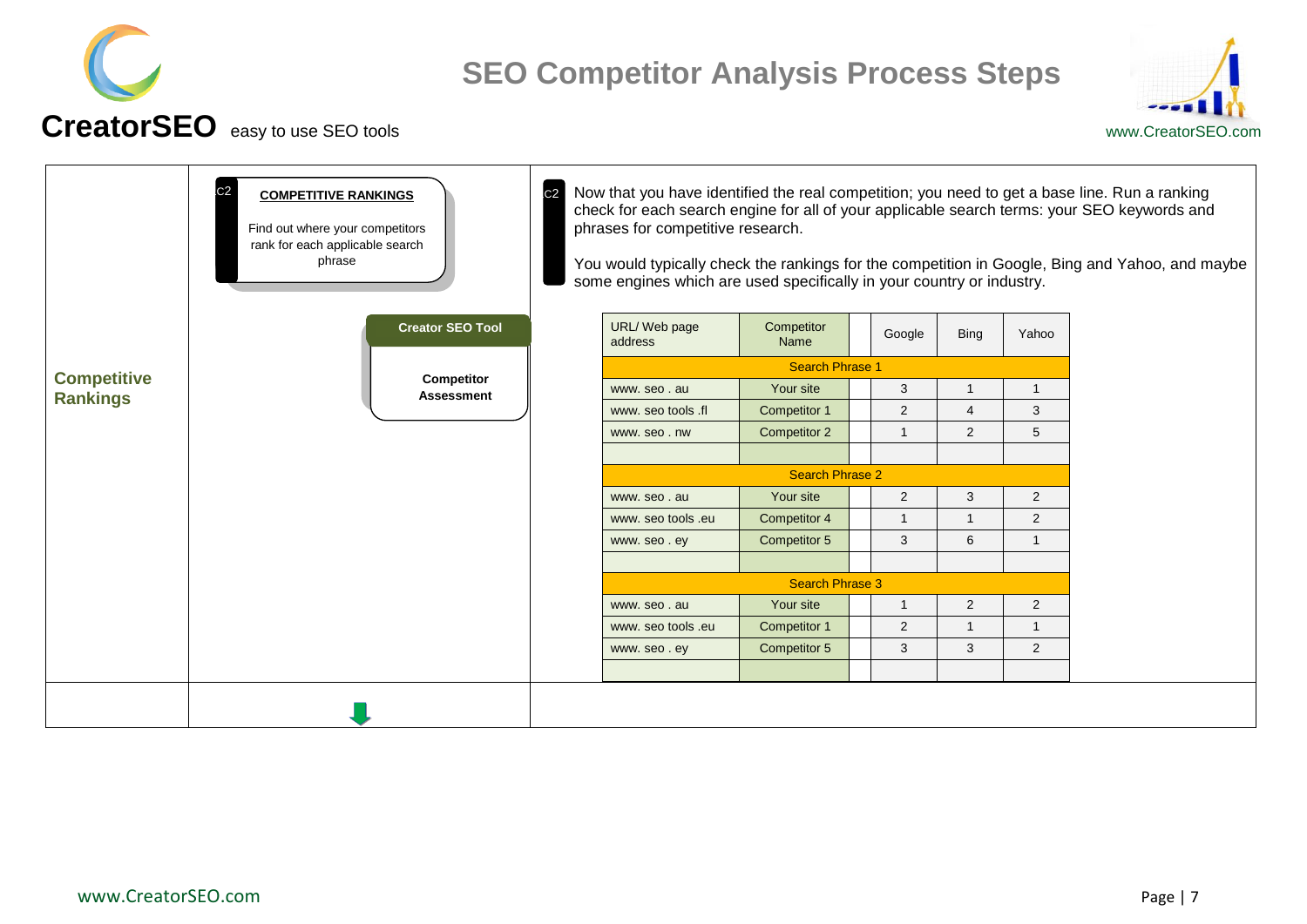



<span id="page-7-0"></span>

|                                   | C <sub>3</sub><br><b>On-SITE ANALYSIS</b><br>Understanding your competitor's<br>on-page information is key to<br>gaining a competitive advantage | As part of your competitive Intelligence Strategy and SEO optimization you need to identify the<br>C <sub>3</sub><br>competitors for each applicable search phrase (your competitors may be different be search<br>phrase). The first things you need to look at are the on-site factors. These contribute to the<br>rankings awarded to each search phrase by the search engines.<br>You may find out what they are doing right but you might also find out what you are doing wrong:<br><b>OPPORTUNITY</b><br>When performing competitive analysis, make sure to always include your site in all queries.<br>The areas of on-site analysis are: |
|-----------------------------------|--------------------------------------------------------------------------------------------------------------------------------------------------|---------------------------------------------------------------------------------------------------------------------------------------------------------------------------------------------------------------------------------------------------------------------------------------------------------------------------------------------------------------------------------------------------------------------------------------------------------------------------------------------------------------------------------------------------------------------------------------------------------------------------------------------------|
| <b>On-Site</b><br><b>Analysis</b> |                                                                                                                                                  | <b>Title review</b><br>Meta description and<br><b>Keywords review</b>                                                                                                                                                                                                                                                                                                                                                                                                                                                                                                                                                                             |
|                                   |                                                                                                                                                  | <b>Headers</b><br>Page content<br>Internal links                                                                                                                                                                                                                                                                                                                                                                                                                                                                                                                                                                                                  |
|                                   |                                                                                                                                                  | <b>Image Tags</b><br><b>Site URL structure</b>                                                                                                                                                                                                                                                                                                                                                                                                                                                                                                                                                                                                    |
|                                   |                                                                                                                                                  | Code validation<br>Number of indexed pages<br>Age of site                                                                                                                                                                                                                                                                                                                                                                                                                                                                                                                                                                                         |
|                                   |                                                                                                                                                  |                                                                                                                                                                                                                                                                                                                                                                                                                                                                                                                                                                                                                                                   |
|                                   |                                                                                                                                                  |                                                                                                                                                                                                                                                                                                                                                                                                                                                                                                                                                                                                                                                   |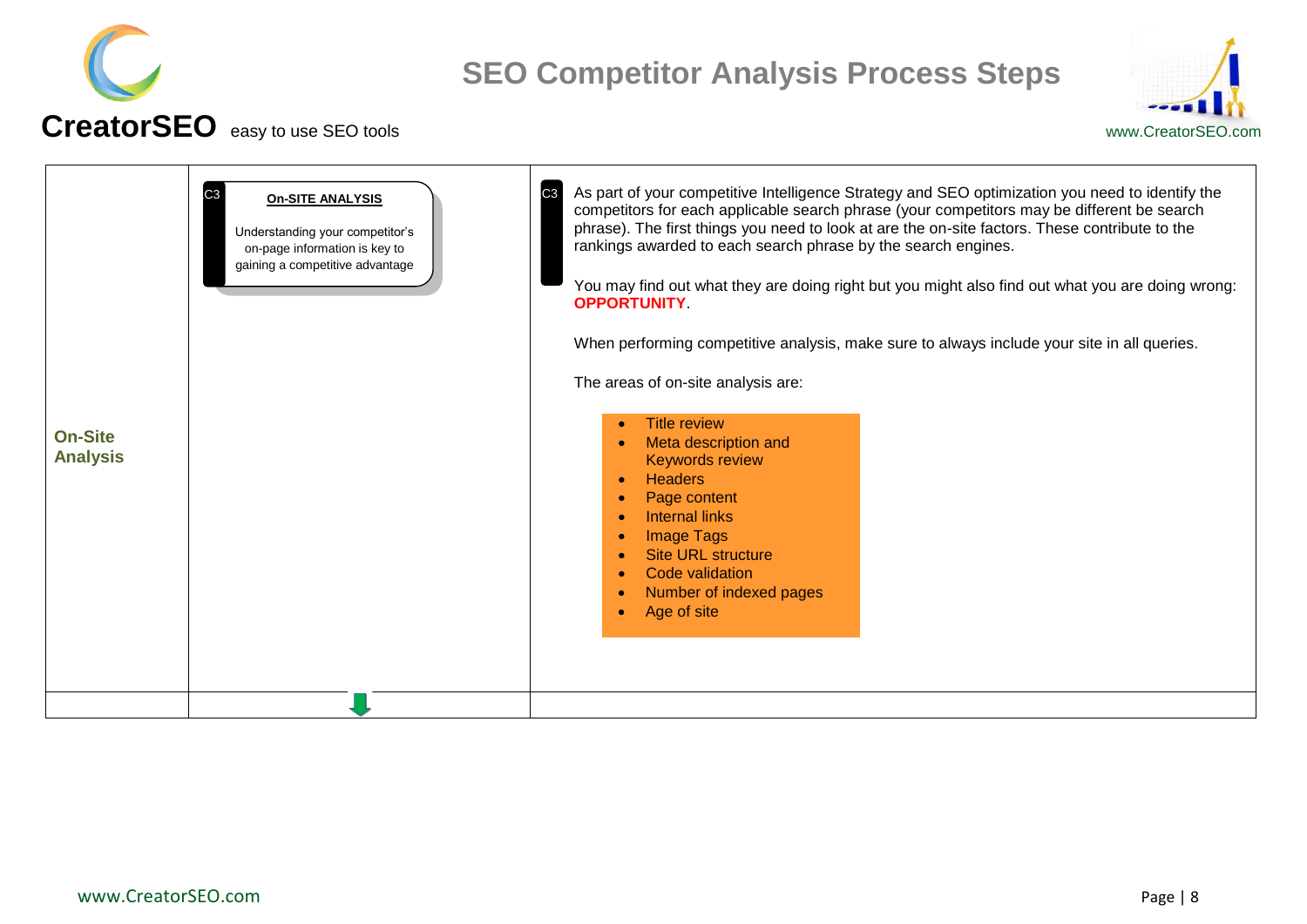



<span id="page-8-0"></span>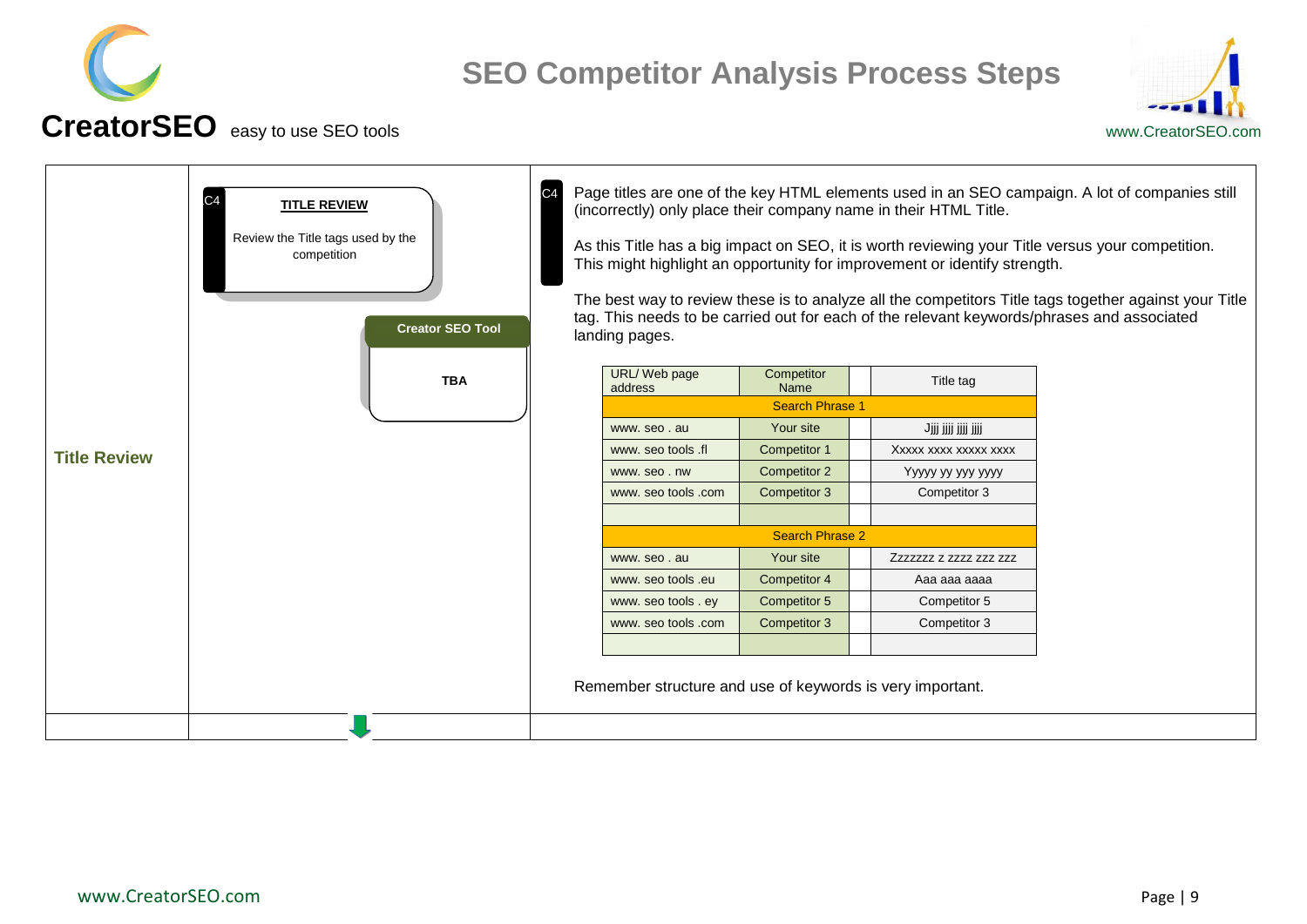



<span id="page-9-0"></span>

|                    | C <sub>5</sub><br><b>META DESCRIPTION &amp;</b><br><b>KEYWORD REVIEW</b><br>Review the Meta description and<br>Keywords used by the<br>competition<br><b>Creator SEO Tool</b><br><b>TBA</b> | C <sub>5</sub> | search engine what the page's keywords are.<br>these based on their perception.<br>together for the relevant keywords/phrases. |                        | Meta Description and Meta Keywords are one of the key HTML elements used in an SEO | campaign. Meta description tags are hidden from the user and are not visible on the page. The<br>Meta Description tag allows some search engines to display a description of your site in their<br>search results. The Meta Keywords tag is an HTML tag which can be used to explicitly tell a<br>As the Meta Description and Meta Keywords have a big impact on SEO, it is worth reviewing<br>these for your site versus your competition. This might highlight opportunities for improvement or<br>identify areas of strength. A lot of companies get these wrong, with IT departments completing<br>The best way to review the Meta Description and Meta Keywords is to analyze the competitors |
|--------------------|---------------------------------------------------------------------------------------------------------------------------------------------------------------------------------------------|----------------|--------------------------------------------------------------------------------------------------------------------------------|------------------------|------------------------------------------------------------------------------------|----------------------------------------------------------------------------------------------------------------------------------------------------------------------------------------------------------------------------------------------------------------------------------------------------------------------------------------------------------------------------------------------------------------------------------------------------------------------------------------------------------------------------------------------------------------------------------------------------------------------------------------------------------------------------------------------------|
|                    |                                                                                                                                                                                             |                | URL/Web page<br>address                                                                                                        | Competitor<br>Name     | <b>Meta Description</b>                                                            |                                                                                                                                                                                                                                                                                                                                                                                                                                                                                                                                                                                                                                                                                                    |
| <b>Meta</b>        |                                                                                                                                                                                             |                |                                                                                                                                | <b>Search Phrase 1</b> |                                                                                    |                                                                                                                                                                                                                                                                                                                                                                                                                                                                                                                                                                                                                                                                                                    |
| <b>Description</b> |                                                                                                                                                                                             |                | www.seo.au                                                                                                                     | Your site              | Wwww www wwwwww                                                                    |                                                                                                                                                                                                                                                                                                                                                                                                                                                                                                                                                                                                                                                                                                    |
| and Keywords       |                                                                                                                                                                                             |                | www. seo tools .fl                                                                                                             | Competitor 1           | Xxxxx xxxx xxxxx xxxx                                                              |                                                                                                                                                                                                                                                                                                                                                                                                                                                                                                                                                                                                                                                                                                    |
| <b>Review</b>      |                                                                                                                                                                                             |                | www.seo.nw                                                                                                                     | Competitor 2           | Yyyyy yy yyy yyyy                                                                  |                                                                                                                                                                                                                                                                                                                                                                                                                                                                                                                                                                                                                                                                                                    |
|                    |                                                                                                                                                                                             |                | www. seo tools .com                                                                                                            | Competitor 3           | Vvv vv vv vvvvvvv vvvv                                                             |                                                                                                                                                                                                                                                                                                                                                                                                                                                                                                                                                                                                                                                                                                    |
|                    |                                                                                                                                                                                             |                |                                                                                                                                |                        |                                                                                    |                                                                                                                                                                                                                                                                                                                                                                                                                                                                                                                                                                                                                                                                                                    |
|                    |                                                                                                                                                                                             |                |                                                                                                                                | <b>Search Phrase 2</b> |                                                                                    |                                                                                                                                                                                                                                                                                                                                                                                                                                                                                                                                                                                                                                                                                                    |
|                    |                                                                                                                                                                                             |                | www.seo.au                                                                                                                     | Your site              | Zzzzzzz z zzzz zzz zzz                                                             |                                                                                                                                                                                                                                                                                                                                                                                                                                                                                                                                                                                                                                                                                                    |
|                    |                                                                                                                                                                                             |                | www. seo tools .eu                                                                                                             | Competitor 4           | Aaa aaa aaaa                                                                       |                                                                                                                                                                                                                                                                                                                                                                                                                                                                                                                                                                                                                                                                                                    |
|                    |                                                                                                                                                                                             |                | www. seo tools .ey                                                                                                             | Competitor 5           | Uuu uuu uuuuuu uuu                                                                 |                                                                                                                                                                                                                                                                                                                                                                                                                                                                                                                                                                                                                                                                                                    |
|                    |                                                                                                                                                                                             |                | www. seo tools .com                                                                                                            | Competitor 3           | Vvv vv vv vvvvvvv vvvv                                                             |                                                                                                                                                                                                                                                                                                                                                                                                                                                                                                                                                                                                                                                                                                    |
|                    |                                                                                                                                                                                             |                |                                                                                                                                |                        |                                                                                    |                                                                                                                                                                                                                                                                                                                                                                                                                                                                                                                                                                                                                                                                                                    |
|                    |                                                                                                                                                                                             |                |                                                                                                                                |                        |                                                                                    |                                                                                                                                                                                                                                                                                                                                                                                                                                                                                                                                                                                                                                                                                                    |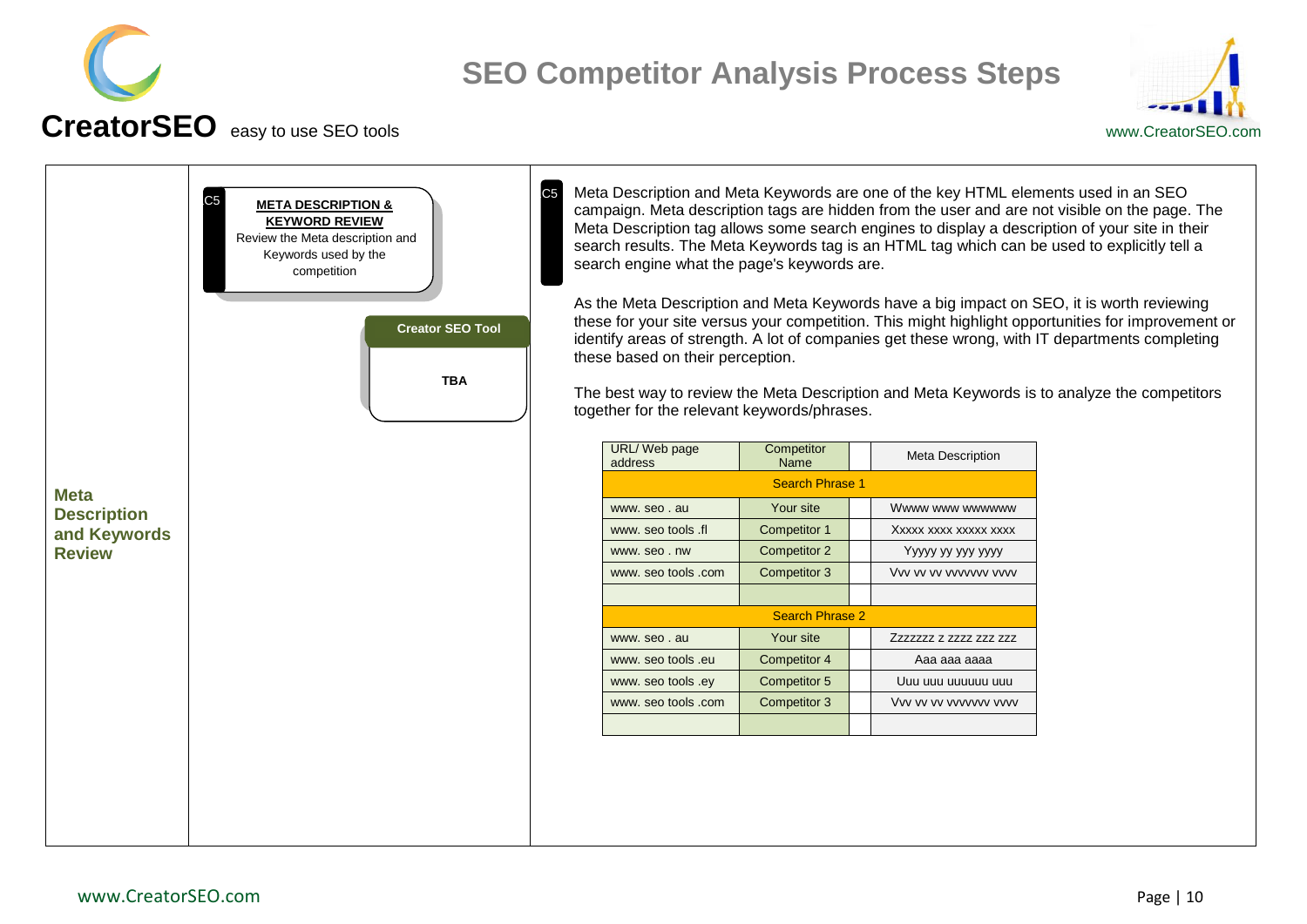



| www.CreatorSEO.c |
|------------------|

|  | For Search phrase 1 |                |               |                 |               |                |               |                |
|--|---------------------|----------------|---------------|-----------------|---------------|----------------|---------------|----------------|
|  | Your site           | Qty            | Competitor 1  | Qty             | Competitor 2  | Qty            | Competitor 3  | Qty            |
|  | Key phrase 1        | 12             | Key phrase 1  | $\overline{0}$  | Key phrase 1  | $\overline{7}$ | Key phrase 1  | 12             |
|  | Key phrase 2        | 8              | Key phrase 2  | 27              | Key phrase 2  | 17             | Key phrase 2  | 18             |
|  | Key phrase 3        | 5              | Key phrase 3  | 25              | Key phrase 3  | $\overline{7}$ | Key phrase 3  | 5 <sup>5</sup> |
|  | Key phrase 4        | 3              | Key phrase 4  | $\overline{0}$  | Key phrase 4  | 5 <sup>5</sup> | Key phrase 4  | 13             |
|  | Key phrase 5        | $\overline{2}$ | Key phrase 5  | $\overline{0}$  | Key phrase 5  | $\mathbf{0}$   | Key phrase 5  | 21             |
|  | Key phrase 6        | $\overline{2}$ | Key phrase 6  | 12 <sup>°</sup> | Key phrase 6  | $\overline{4}$ | Key phrase 6  | $\overline{4}$ |
|  | Key phrase 7        | $\overline{2}$ | Key phrase 7  | 8 <sup>°</sup>  | Key phrase 7  | $\mathbf{3}$   | Key phrase 7  | 5 <sup>5</sup> |
|  | Key phrase 8        | $\overline{2}$ | Key phrase 8  | 5 <sup>5</sup>  | Key phrase 8  | $\overline{2}$ | Key phrase 8  | $2^{\circ}$    |
|  | Key phrase 9        | $\mathbf{1}$   | Key phrase 9  | $\overline{2}$  | Key phrase 9  | $\mathbf{1}$   | Key phrase 9  | $\mathbf{1}$   |
|  | Key phrase 10       | $\overline{1}$ | Key phrase 10 |                 | Key phrase 10 |                | Key phrase 10 | 3 <sup>5</sup> |
|  | Key phrase 11       | $\overline{1}$ | Key phrase 11 |                 | Key phrase 11 | $\mathbf{3}$   | Key phrase 11 | $\overline{0}$ |
|  |                     |                |               |                 |               |                |               |                |
|  |                     |                |               |                 |               |                |               |                |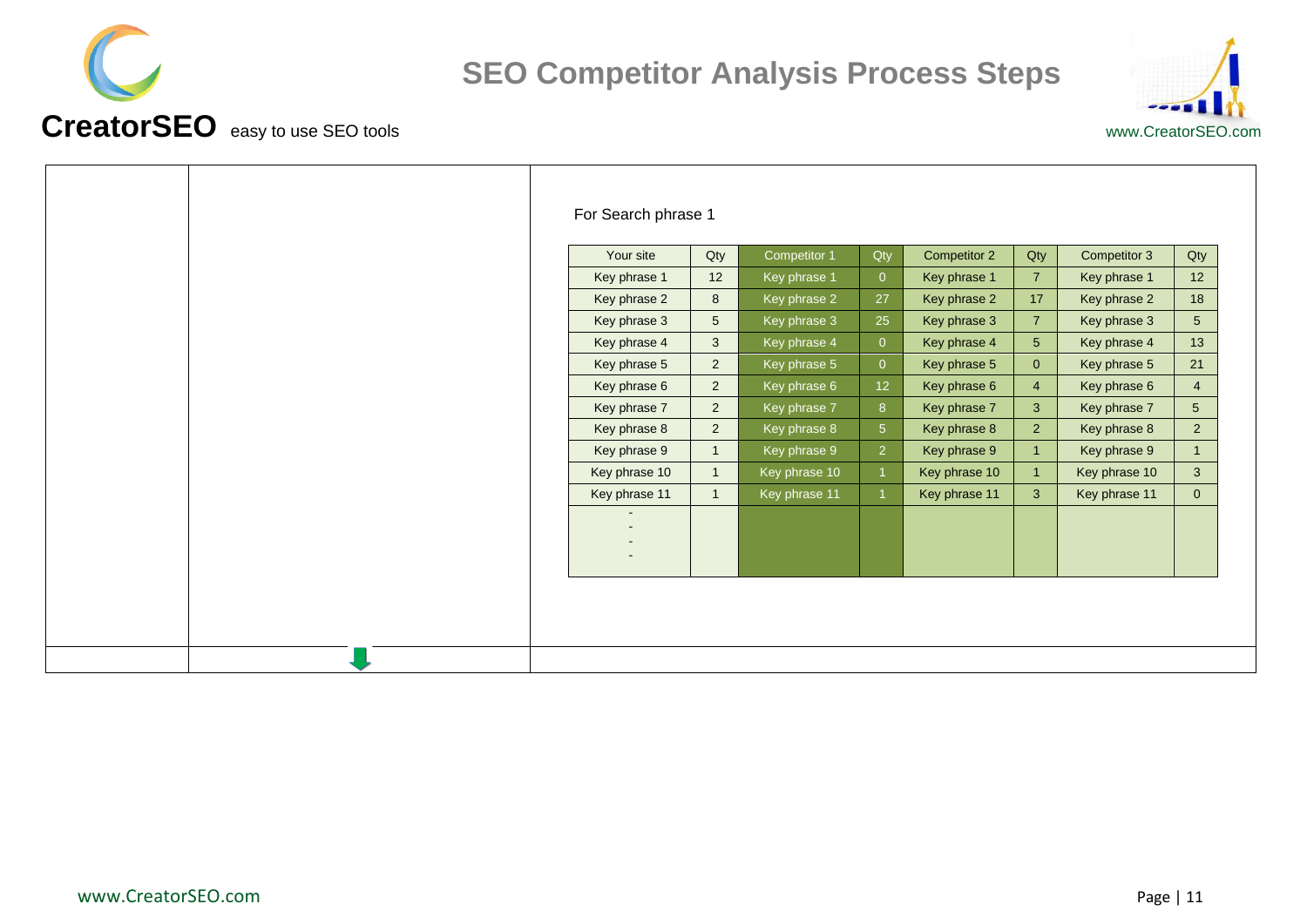



<span id="page-11-0"></span>

|                | C <sub>6</sub><br><b>HEADERS REVIEW</b><br>Review the Headers used<br>by the competition<br><b>Creator SEO Tool</b> |                     |                     | Ensure that Headers are used on all your landing pages. Headers range from H1 to H6, with H1<br>being the most important and H6 the least important. The heading briefly describes a subject.<br>The H1 Header should contain your most important key word/phrase. On reviewing the<br>competitors H1 tags for each of their landing pages this will give you an indication of their<br>keywords/terms. Note a lot of companies use Headers poorly and often don't get their keywords<br>included. If this is the case for your competition, then they are not correctly managing their SEO.<br>The best way to review the Headers is to analyze the competitors as follows: |                           |                           |              |                           |                           |                           |
|----------------|---------------------------------------------------------------------------------------------------------------------|---------------------|---------------------|------------------------------------------------------------------------------------------------------------------------------------------------------------------------------------------------------------------------------------------------------------------------------------------------------------------------------------------------------------------------------------------------------------------------------------------------------------------------------------------------------------------------------------------------------------------------------------------------------------------------------------------------------------------------------|---------------------------|---------------------------|--------------|---------------------------|---------------------------|---------------------------|
|                | <b>TBA</b>                                                                                                          | URL/Web page        | Competitor          | H1 Tag                                                                                                                                                                                                                                                                                                                                                                                                                                                                                                                                                                                                                                                                       |                           |                           |              | <b>Headers Used</b>       |                           |                           |
|                |                                                                                                                     | address             | Name                |                                                                                                                                                                                                                                                                                                                                                                                                                                                                                                                                                                                                                                                                              | H1                        | H <sub>2</sub>            | H3           | H4                        | H <sub>5</sub>            | H <sub>6</sub>            |
|                |                                                                                                                     |                     |                     | <b>Search Phrase 1</b>                                                                                                                                                                                                                                                                                                                                                                                                                                                                                                                                                                                                                                                       |                           |                           |              |                           |                           |                           |
|                |                                                                                                                     | www.seo.au          | Your site           | Bbb bbbb bbb   Cccccc cc                                                                                                                                                                                                                                                                                                                                                                                                                                                                                                                                                                                                                                                     | $\checkmark$              | $\checkmark$              | ✓            | $\pmb{\times}$            | $\boldsymbol{\mathsf{x}}$ | $\pmb{\times}$            |
|                |                                                                                                                     | www. seo tools .fl  | Competitor 1        | Competitor 1                                                                                                                                                                                                                                                                                                                                                                                                                                                                                                                                                                                                                                                                 | $\checkmark$              | $\checkmark$              | ✓            | $\boldsymbol{\mathsf{x}}$ | $\boldsymbol{\mathsf{x}}$ | $\boldsymbol{\mathsf{x}}$ |
| <b>Headers</b> |                                                                                                                     | www.seo.nw          | <b>Competitor 2</b> | Ddd dd dddd                                                                                                                                                                                                                                                                                                                                                                                                                                                                                                                                                                                                                                                                  | $\boldsymbol{\mathsf{x}}$ | $\boldsymbol{\mathsf{x}}$ | ✓            | ✓                         | $\checkmark$              | $\checkmark$              |
| <b>Review</b>  |                                                                                                                     | www. seo tools .com | Competitor 3        | Ddd dd dddd   Ccc cc                                                                                                                                                                                                                                                                                                                                                                                                                                                                                                                                                                                                                                                         | $\checkmark$              | $\pmb{\times}$            | ✓            | $\mathbf{x}$              | $\mathbf{x}$              | $\mathbf{x}$              |
|                |                                                                                                                     |                     |                     | <b>Search Phrase 2</b>                                                                                                                                                                                                                                                                                                                                                                                                                                                                                                                                                                                                                                                       |                           |                           |              |                           |                           |                           |
|                |                                                                                                                     | www.seo.au          | Your site           | Bbb bbbb bbb   Cccccc cc                                                                                                                                                                                                                                                                                                                                                                                                                                                                                                                                                                                                                                                     | $\checkmark$              | $\checkmark$              | $\checkmark$ | ✓                         | $\boldsymbol{\mathsf{x}}$ | $\boldsymbol{\mathsf{x}}$ |
|                |                                                                                                                     | www. seo tools .eu  | <b>Competitor 4</b> | Aaa aaa aaaa                                                                                                                                                                                                                                                                                                                                                                                                                                                                                                                                                                                                                                                                 | $\boldsymbol{\mathsf{x}}$ | $\checkmark$              | $\checkmark$ | $\boldsymbol{\mathsf{x}}$ | $\boldsymbol{\mathsf{x}}$ | $\boldsymbol{\mathsf{x}}$ |
|                |                                                                                                                     | www.seo.ey          | Competitor 5        | Uuu uuu uuuuuu uuu                                                                                                                                                                                                                                                                                                                                                                                                                                                                                                                                                                                                                                                           | $\checkmark$              | $\boldsymbol{\mathsf{x}}$ | $\checkmark$ | ✓                         | $\boldsymbol{\mathsf{x}}$ | $\mathbf{x}$              |
|                |                                                                                                                     | www. seo tools .com | Competitor 3        | Ddd dd dddd   Ccc cc                                                                                                                                                                                                                                                                                                                                                                                                                                                                                                                                                                                                                                                         | $\checkmark$              | $\boldsymbol{\mathsf{x}}$ | ✓            | $\boldsymbol{\mathsf{x}}$ | $\boldsymbol{\mathsf{x}}$ | $\boldsymbol{\mathsf{x}}$ |
|                |                                                                                                                     |                     |                     |                                                                                                                                                                                                                                                                                                                                                                                                                                                                                                                                                                                                                                                                              |                           |                           |              |                           |                           |                           |
|                |                                                                                                                     | Headers.            |                     | If you want to review other Headers (H2, H3, and on) document as above and compare. By<br>reviewing the competitions Headers, this may identify areas of opportunity to improve your                                                                                                                                                                                                                                                                                                                                                                                                                                                                                         |                           |                           |              |                           |                           |                           |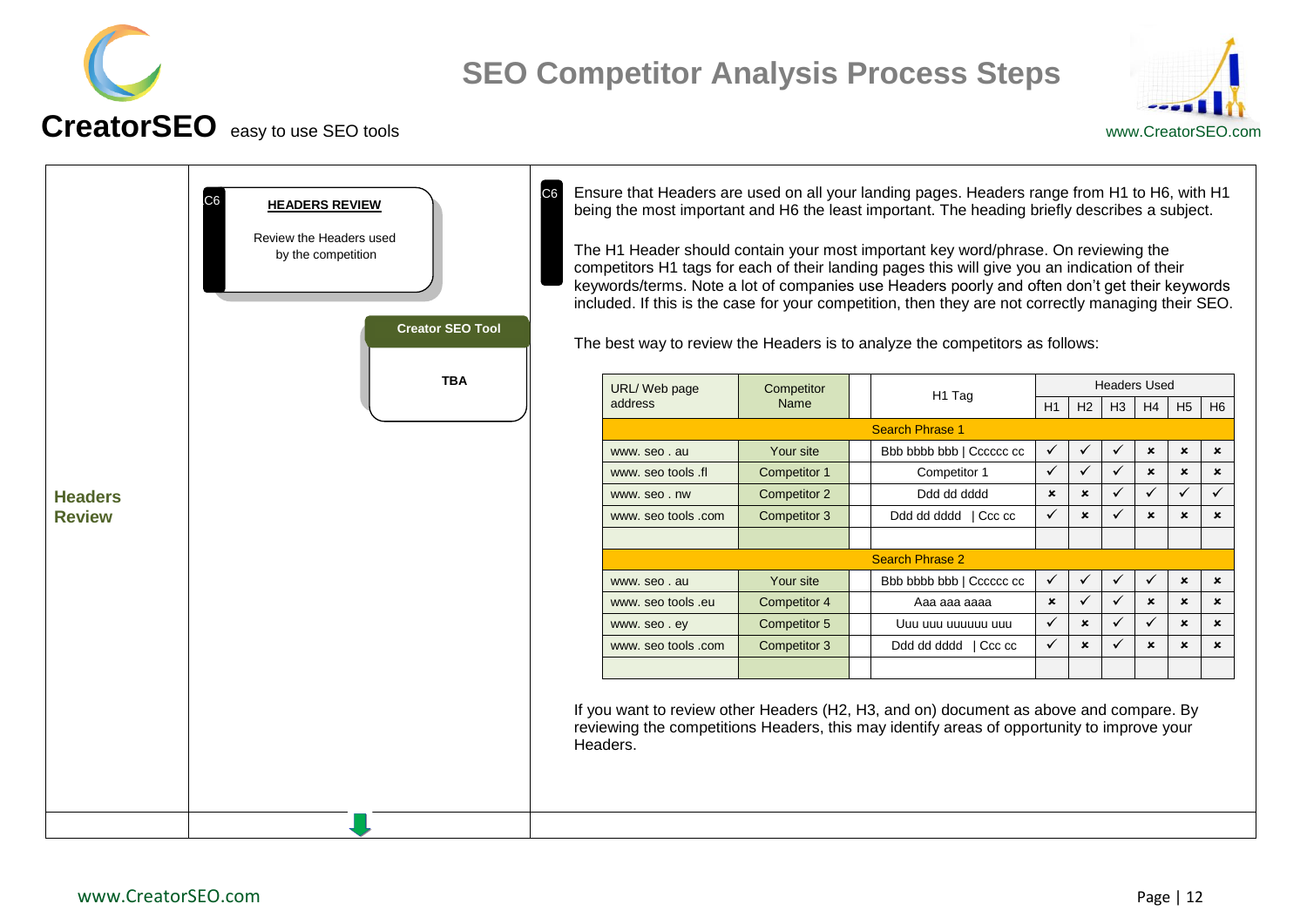



<span id="page-12-0"></span>

|                     | C <sub>7</sub><br><b>PAGE CONTENT REVIEW</b><br>Review the Meta description and<br>Keywords used by the<br>competition | C <sub>7</sub> |                                         |                | Obviously having good and unique Content is important for successful SEO. The use of<br>keywords/phrases in this content is critical, especially for landing pages.<br>The best way to review the Content is to analyze the competitions content as follows:                              |                |                     |                |              |                |
|---------------------|------------------------------------------------------------------------------------------------------------------------|----------------|-----------------------------------------|----------------|-------------------------------------------------------------------------------------------------------------------------------------------------------------------------------------------------------------------------------------------------------------------------------------------|----------------|---------------------|----------------|--------------|----------------|
|                     |                                                                                                                        |                | Your site                               | Qty            | Competitor 1                                                                                                                                                                                                                                                                              | Qty            | <b>Competitor 2</b> | Qty            | Competitor 3 | Qty            |
|                     | <b>Creator SEO Tool</b>                                                                                                |                | Key phrase 1                            | 8              | Key phrase 1                                                                                                                                                                                                                                                                              | $\overline{0}$ | Key phrase 1        | 11             | Key phrase 1 | 5 <sup>5</sup> |
|                     |                                                                                                                        |                | Key phrase 2                            | $\overline{7}$ | Key phrase 2                                                                                                                                                                                                                                                                              | 9              | Key phrase 2        | 18             | Key phrase 2 | 2 <sup>7</sup> |
|                     | <b>TBA</b>                                                                                                             |                | Key phrase 3                            | 5 <sup>5</sup> | Key phrase 3                                                                                                                                                                                                                                                                              | $\overline{2}$ | Key phrase 3        | 5 <sup>5</sup> | Key phrase 3 | 2 <sup>1</sup> |
|                     |                                                                                                                        |                | Key phrase 4                            | 3              | Key phrase 4                                                                                                                                                                                                                                                                              | $\overline{0}$ | Key phrase 4        | 5 <sup>5</sup> | Key phrase 4 | 1              |
|                     |                                                                                                                        |                | Key phrase 5                            | $\overline{2}$ | Key phrase 5                                                                                                                                                                                                                                                                              | $\overline{0}$ | Key phrase 5        | 9              | Key phrase 5 | 2 <sup>1</sup> |
| <b>Page Content</b> |                                                                                                                        |                | Key phrase 6                            | $\overline{2}$ | Key phrase 6                                                                                                                                                                                                                                                                              | 5 <sup>5</sup> | Key phrase 6        | $\overline{4}$ | Key phrase 6 | $\overline{4}$ |
| <b>Review</b>       |                                                                                                                        |                | Key phrase 7                            |                | Key phrase 7                                                                                                                                                                                                                                                                              |                | Key phrase 7        | $\overline{0}$ | Key phrase 7 | $\overline{0}$ |
|                     |                                                                                                                        |                |                                         |                |                                                                                                                                                                                                                                                                                           |                |                     |                |              |                |
|                     |                                                                                                                        |                | used to create a competitive advantage. |                | Reviewing the Key phrases used by your competition may identify opportunities for improvement,<br>keywords that you may have missed or areas of differentiation. You key words/phrases can be<br>After amending content re-run this report to recheck your status versus the competition. |                |                     |                |              |                |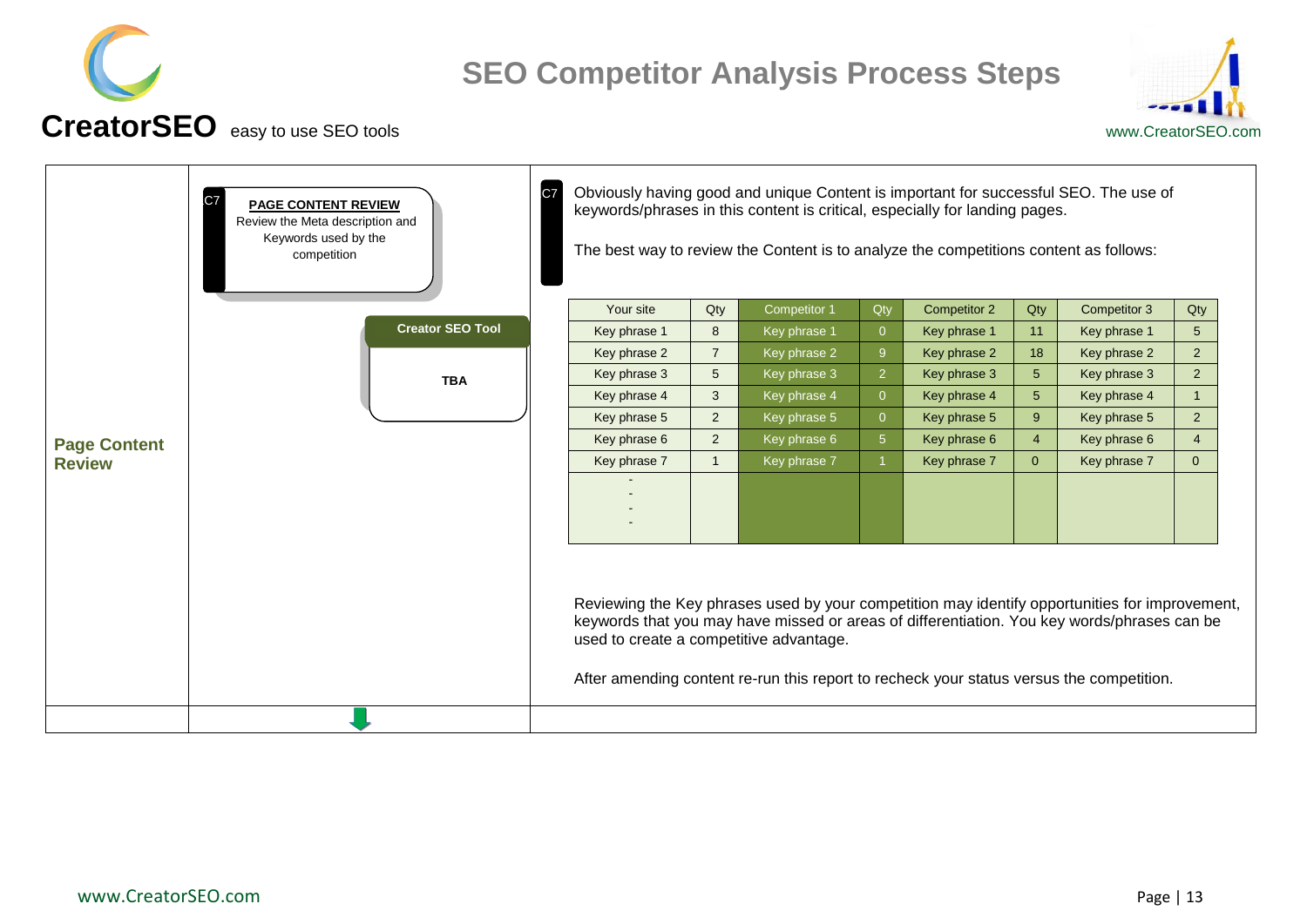



<span id="page-13-0"></span>

|                       | C <sub>8</sub><br><b>INTERNAL LINKS</b><br>Review the Internal links on<br>competitor sites<br><b>Creator SEO Tool</b><br><b>TBA</b> | C <sub>8</sub> | easy to navigate around is critical for your customers and also for SEO.<br>Remember use your Keywords/phrases to define internal links (do not use 'click here'). A<br>consistent keyword driven links navigation is optimal for SEO.<br>sites ranking (Search Engine consider the site to be still under construction).<br>Run a link check and compare your site to your competitors: |                        |                |                |                        | Links to content within your site, make it easier for users to navigate and find information. The<br>Search Engines spiders use these links to seek out new content on your site. Making your site<br>Broken Links : If a site has broken links or corrupted files, then Google for instance lowers this |
|-----------------------|--------------------------------------------------------------------------------------------------------------------------------------|----------------|------------------------------------------------------------------------------------------------------------------------------------------------------------------------------------------------------------------------------------------------------------------------------------------------------------------------------------------------------------------------------------------|------------------------|----------------|----------------|------------------------|----------------------------------------------------------------------------------------------------------------------------------------------------------------------------------------------------------------------------------------------------------------------------------------------------------|
|                       |                                                                                                                                      |                | URL/Web page                                                                                                                                                                                                                                                                                                                                                                             | Competitor             |                | Link Check     |                        |                                                                                                                                                                                                                                                                                                          |
|                       |                                                                                                                                      |                | address                                                                                                                                                                                                                                                                                                                                                                                  | Name                   | Total<br>Links | Good<br>Links  | <b>Broken</b><br>Links |                                                                                                                                                                                                                                                                                                          |
|                       |                                                                                                                                      |                |                                                                                                                                                                                                                                                                                                                                                                                          | <b>Search Phrase 1</b> |                |                |                        |                                                                                                                                                                                                                                                                                                          |
|                       |                                                                                                                                      |                | www.seo.au                                                                                                                                                                                                                                                                                                                                                                               | Your site              | 12             | 11             | $\mathbf 1$            |                                                                                                                                                                                                                                                                                                          |
| <b>Internal Links</b> |                                                                                                                                      |                | www. seo tools .fl                                                                                                                                                                                                                                                                                                                                                                       | <b>Competitor 1</b>    | 8              | 8              | $\mathbf 0$            |                                                                                                                                                                                                                                                                                                          |
|                       |                                                                                                                                      |                | www.seo.nw                                                                                                                                                                                                                                                                                                                                                                               | Competitor 2           | $\mathbf{0}$   | $\mathbf{0}$   | $\Omega$               |                                                                                                                                                                                                                                                                                                          |
|                       |                                                                                                                                      |                | www. seo tools .com                                                                                                                                                                                                                                                                                                                                                                      | Competitor 3           | 15             | 9              | 6                      |                                                                                                                                                                                                                                                                                                          |
|                       |                                                                                                                                      |                |                                                                                                                                                                                                                                                                                                                                                                                          |                        |                |                |                        |                                                                                                                                                                                                                                                                                                          |
|                       |                                                                                                                                      |                |                                                                                                                                                                                                                                                                                                                                                                                          | <b>Search Phrase 2</b> |                |                |                        |                                                                                                                                                                                                                                                                                                          |
|                       |                                                                                                                                      |                | www.seo.au                                                                                                                                                                                                                                                                                                                                                                               | Your site              | 12             | 11             | -1                     |                                                                                                                                                                                                                                                                                                          |
|                       |                                                                                                                                      |                | www. seo tools .eu                                                                                                                                                                                                                                                                                                                                                                       | Competitor 4           | $\overline{7}$ | $\overline{7}$ | $\mathbf{0}$           |                                                                                                                                                                                                                                                                                                          |
|                       |                                                                                                                                      |                | www.seo.ey                                                                                                                                                                                                                                                                                                                                                                               | Competitor 5           | 5              | 3              | $\overline{2}$         |                                                                                                                                                                                                                                                                                                          |
|                       |                                                                                                                                      |                | www. seo tools .com                                                                                                                                                                                                                                                                                                                                                                      | Competitor 3           | 15             | 9              | 6                      |                                                                                                                                                                                                                                                                                                          |
|                       |                                                                                                                                      |                |                                                                                                                                                                                                                                                                                                                                                                                          |                        |                |                |                        |                                                                                                                                                                                                                                                                                                          |
|                       |                                                                                                                                      |                | If you have any broken Links they should be fixed immediately.<br>very worthwhile looking at the competition link text, this will describe their keywords or not<br>(indication of SEO importance).                                                                                                                                                                                      |                        |                |                |                        | You should also review your links to check that keywords are used to describe each link. It is also                                                                                                                                                                                                      |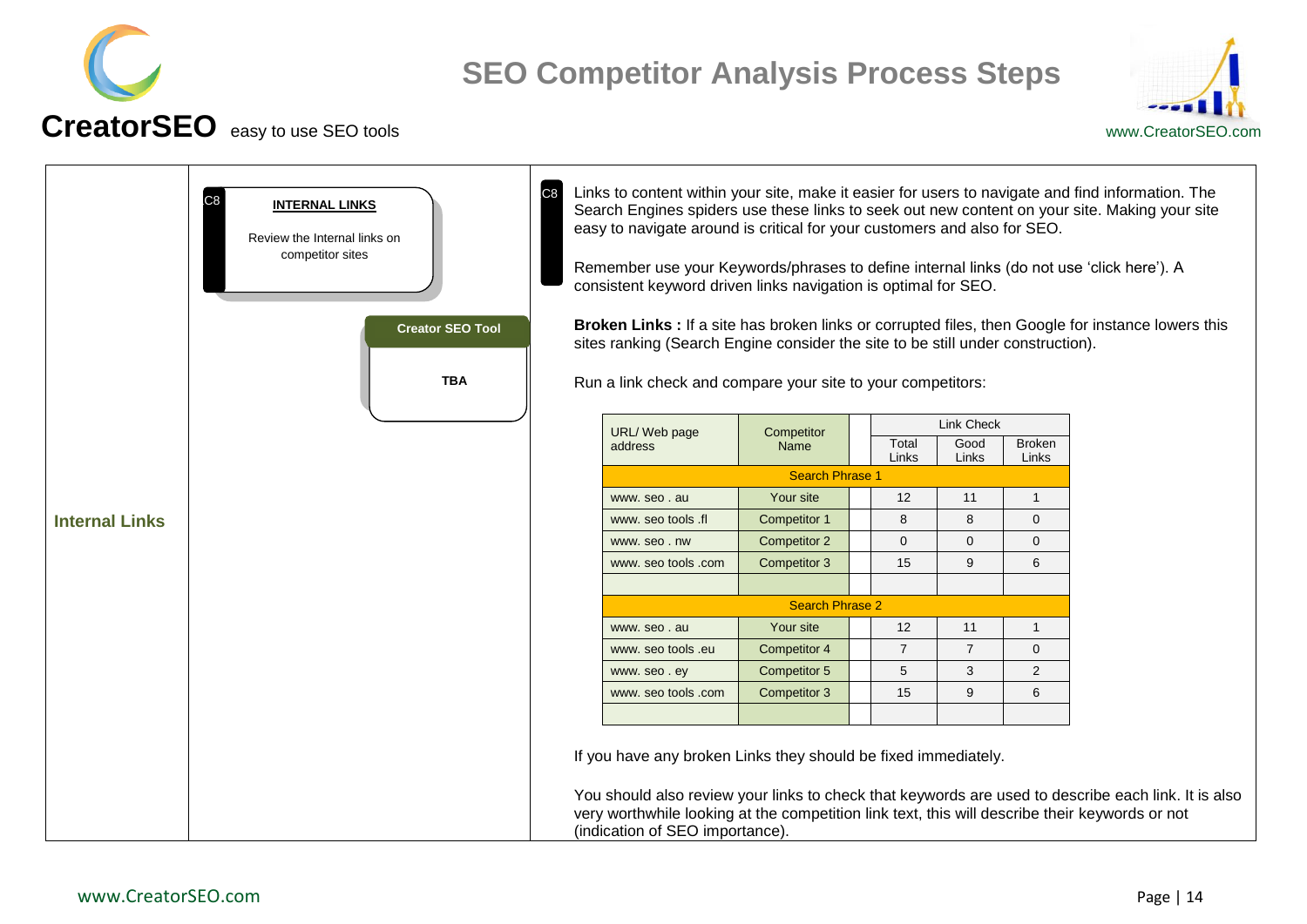



| It is important to compile a simple table to compare link text. You can analyze this in the form of a<br>listing by Search Phrase by Competitor. |                  |                     |                                      |  |  |  |  |  |  |
|--------------------------------------------------------------------------------------------------------------------------------------------------|------------------|---------------------|--------------------------------------|--|--|--|--|--|--|
| For Phrase 1                                                                                                                                     |                  |                     |                                      |  |  |  |  |  |  |
| Link                                                                                                                                             |                  | Good<br>Links       | Link Check<br><b>Broken</b><br>Links |  |  |  |  |  |  |
|                                                                                                                                                  | <b>Your Site</b> |                     |                                      |  |  |  |  |  |  |
| Link 1                                                                                                                                           |                  | $\overline{1}$      | $\mathsf{O}\xspace$                  |  |  |  |  |  |  |
| Link 2                                                                                                                                           |                  | $\overline{1}$      | $\overline{0}$                       |  |  |  |  |  |  |
| Link 3                                                                                                                                           |                  | $\mathbf{1}$        | $\mathsf{O}\xspace$                  |  |  |  |  |  |  |
| $\sim$                                                                                                                                           |                  |                     |                                      |  |  |  |  |  |  |
| $\sim$                                                                                                                                           |                  |                     |                                      |  |  |  |  |  |  |
|                                                                                                                                                  | Competitor 1     |                     |                                      |  |  |  |  |  |  |
| Link 1                                                                                                                                           |                  | $\overline{1}$      | $\mathsf{O}\xspace$                  |  |  |  |  |  |  |
| Link 2                                                                                                                                           |                  | $\overline{1}$      | $\mathsf{O}\xspace$                  |  |  |  |  |  |  |
| Link 3                                                                                                                                           |                  | $\overline{1}$      | $\mathsf{O}\xspace$                  |  |  |  |  |  |  |
| $\sim$                                                                                                                                           |                  |                     |                                      |  |  |  |  |  |  |
| $\sim$                                                                                                                                           |                  |                     |                                      |  |  |  |  |  |  |
|                                                                                                                                                  | Competitor 2     |                     |                                      |  |  |  |  |  |  |
| Link 1                                                                                                                                           |                  | $\mathbf 0$         | $\mathbf{1}$                         |  |  |  |  |  |  |
| Link 2                                                                                                                                           |                  | $\mathsf{O}\xspace$ | $\mathbf{1}$                         |  |  |  |  |  |  |
| Link 3                                                                                                                                           |                  | $\overline{1}$      | $\mathsf{O}\xspace$                  |  |  |  |  |  |  |
| $\sim$                                                                                                                                           |                  |                     |                                      |  |  |  |  |  |  |
| $\sim$                                                                                                                                           |                  |                     |                                      |  |  |  |  |  |  |
|                                                                                                                                                  |                  |                     |                                      |  |  |  |  |  |  |
|                                                                                                                                                  |                  |                     |                                      |  |  |  |  |  |  |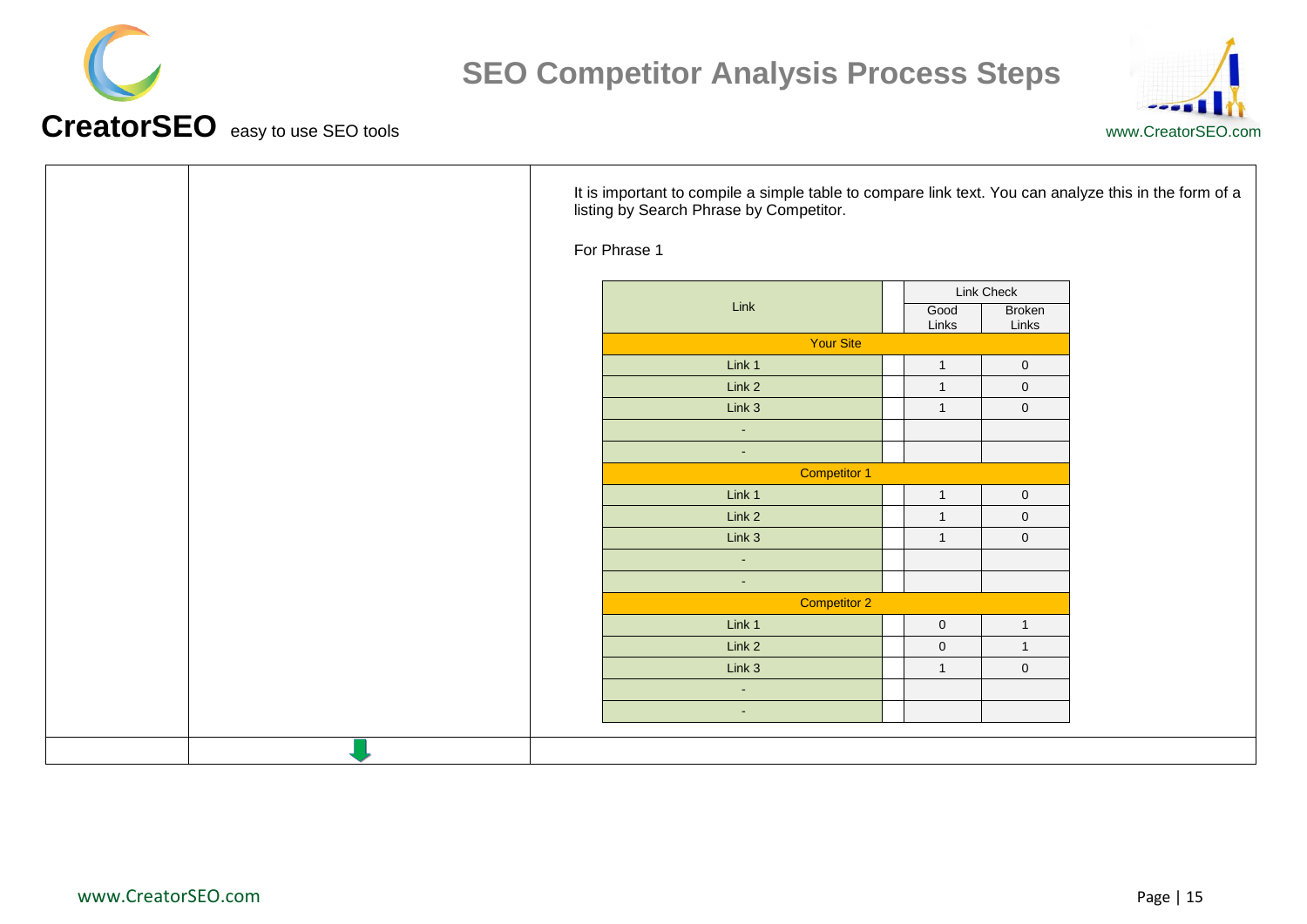



<span id="page-15-0"></span>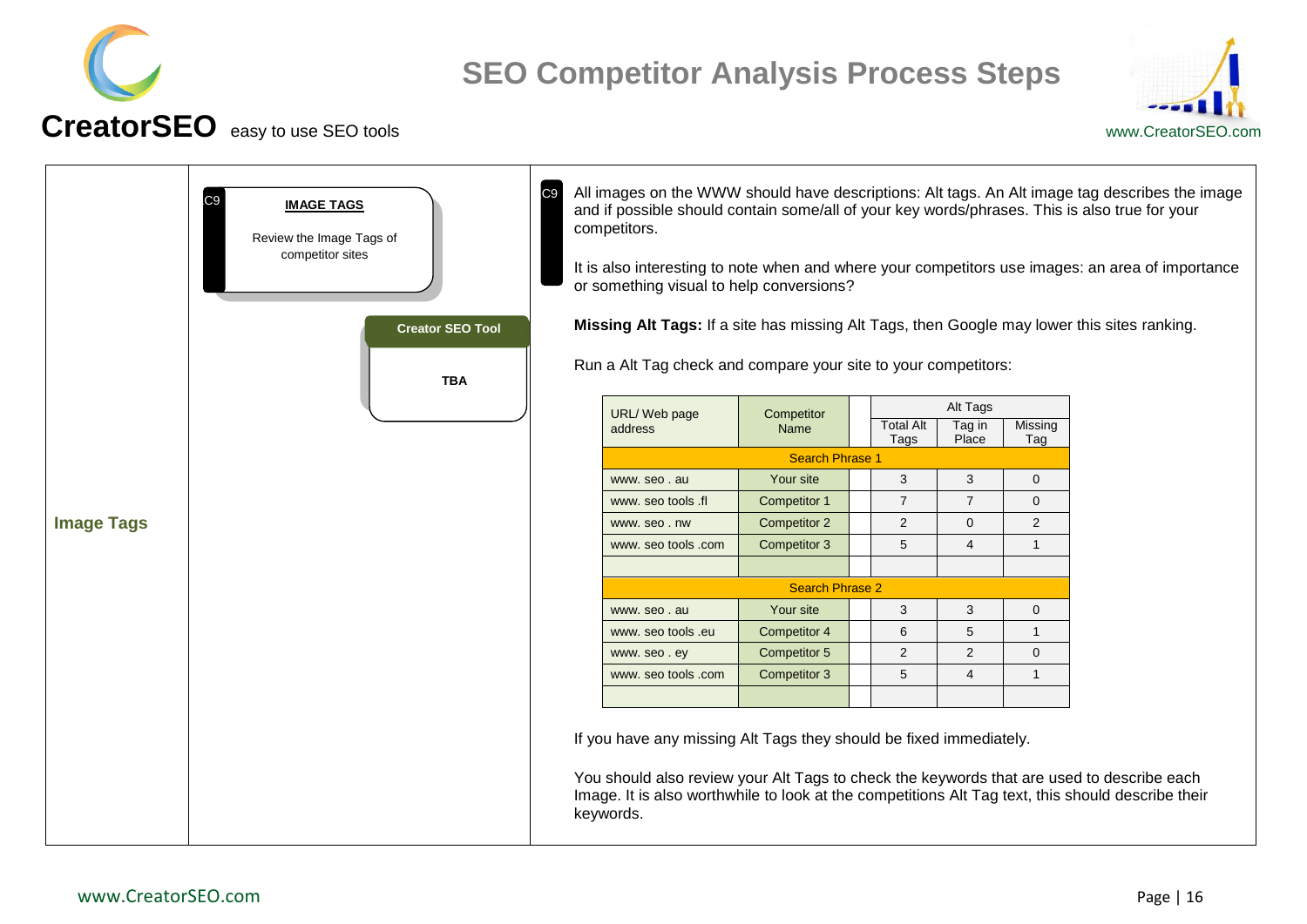



| For Phrase 1 | Look at the competitions Alt Tags: are there any opportunities for improvement on your site? |                 |              |                  |
|--------------|----------------------------------------------------------------------------------------------|-----------------|--------------|------------------|
|              |                                                                                              | Alt Tags        |              |                  |
|              | Alt Tags                                                                                     | Tag in<br>Place | Missing Tag  |                  |
|              | Your Site                                                                                    |                 |              |                  |
|              | Sample Alt Tag 1                                                                             |                 | $\mathbf{1}$ | $\mathbf 0$      |
|              | Sample Alt Tag 2                                                                             |                 | $\mathbf{1}$ | $\boldsymbol{0}$ |
|              | Sample Alt Tag 3                                                                             |                 | $\mathbf{1}$ | $\boldsymbol{0}$ |
|              | $\sim$                                                                                       |                 |              |                  |
|              | <b>Competitor 1</b>                                                                          |                 |              |                  |
|              | Sample Alt Tag 1                                                                             |                 | $\mathbf{1}$ | $\pmb{0}$        |
|              | Sample Alt Tag 2                                                                             |                 | $\mathbf{1}$ | $\overline{0}$   |
|              | Sample Alt Tag 3                                                                             |                 | $\mathbf{1}$ | $\mathbf 0$      |
|              | $\sim$                                                                                       |                 |              |                  |
|              | Competitor 2                                                                                 |                 |              |                  |
|              | Sample Alt Tag 1                                                                             |                 | $\mathbf{1}$ | $\boldsymbol{0}$ |
|              | Sample Alt Tag 2                                                                             |                 | $\pmb{0}$    | $\overline{1}$   |
|              | Sample Alt Tag 3                                                                             |                 | $\pmb{0}$    | $\mathbf{1}$     |
|              | $\sim$                                                                                       |                 |              |                  |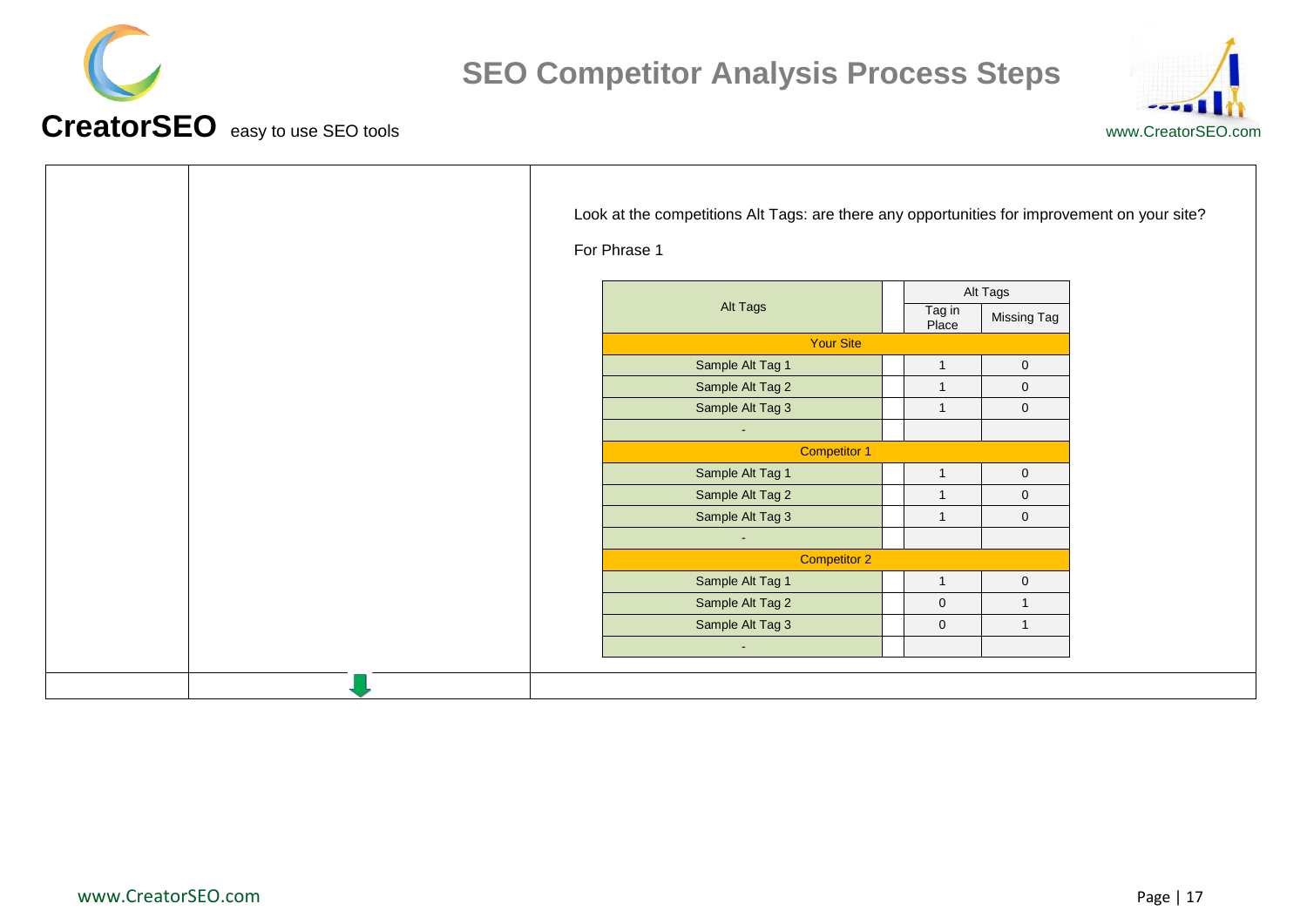



<span id="page-17-0"></span>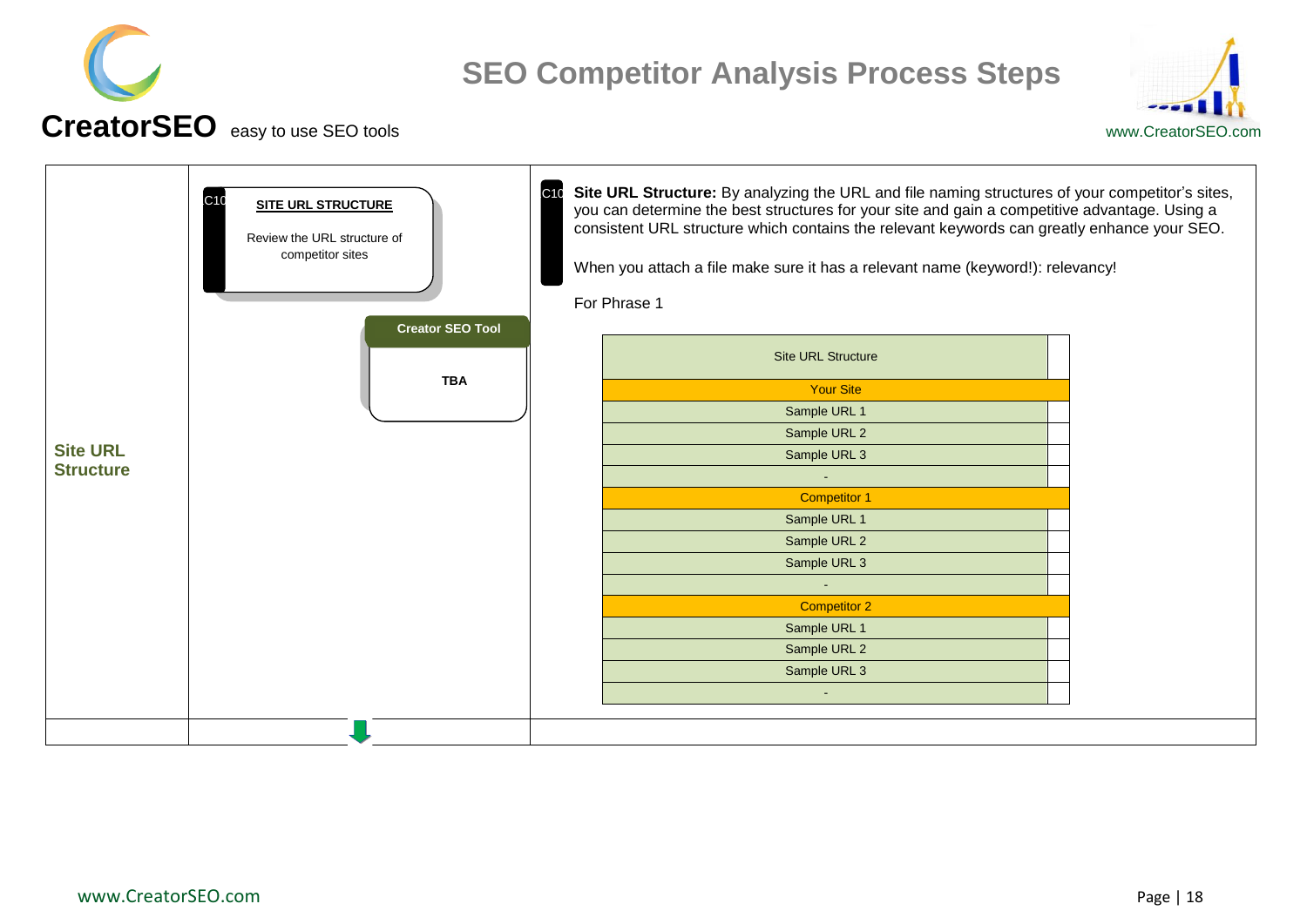



#### <span id="page-18-0"></span>**Code Validation** The Search Engines give creditability weightings to pages/sites that are using compliant HTML/XHTML code: Document Type Definition (DTD) is compliant according to the W3C HTML/XHTML standard. Meeting this standard means that your site delivers a consistent and predictable user experience. Run the CreatorSEO validation tool and get a report of the number of errors that need to be addressed. If you competitors are all W3C compliant and you are not: this is a point of differentiation that you need to address. **CODE VALIDATION** Review code validation of competitor sites **TBA Creator SEO Tool**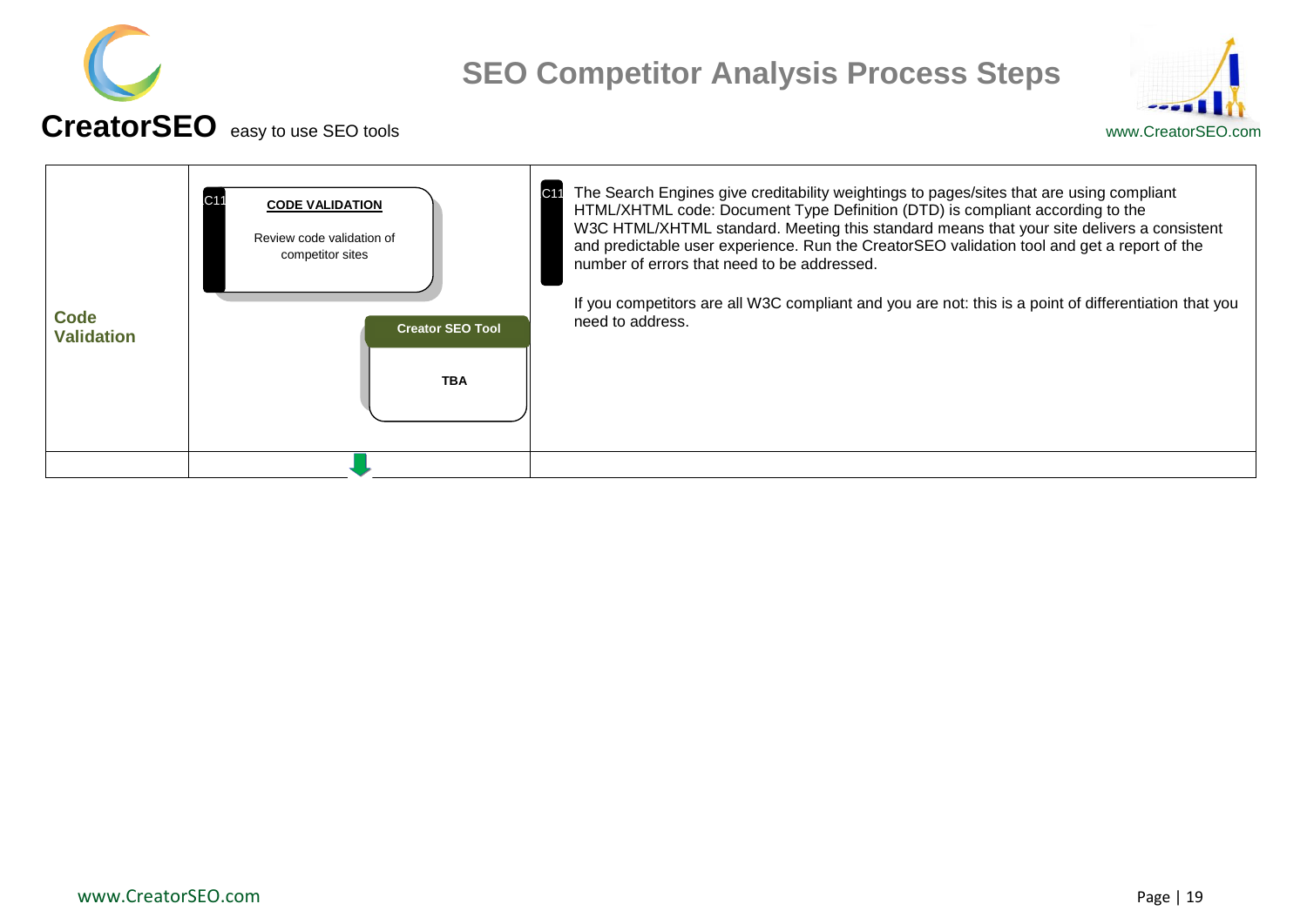



<span id="page-19-0"></span>

| You need to compare by applicable search engine, the number of indexed pages on your site to                                                                                                   |
|------------------------------------------------------------------------------------------------------------------------------------------------------------------------------------------------|
|                                                                                                                                                                                                |
|                                                                                                                                                                                                |
|                                                                                                                                                                                                |
|                                                                                                                                                                                                |
|                                                                                                                                                                                                |
|                                                                                                                                                                                                |
|                                                                                                                                                                                                |
|                                                                                                                                                                                                |
|                                                                                                                                                                                                |
|                                                                                                                                                                                                |
|                                                                                                                                                                                                |
|                                                                                                                                                                                                |
|                                                                                                                                                                                                |
| If you find that your competitors have a lot more indexed pages than you have then this is a<br>contributor to enhancing their rankings. In this instance you need to consider adding/creating |
|                                                                                                                                                                                                |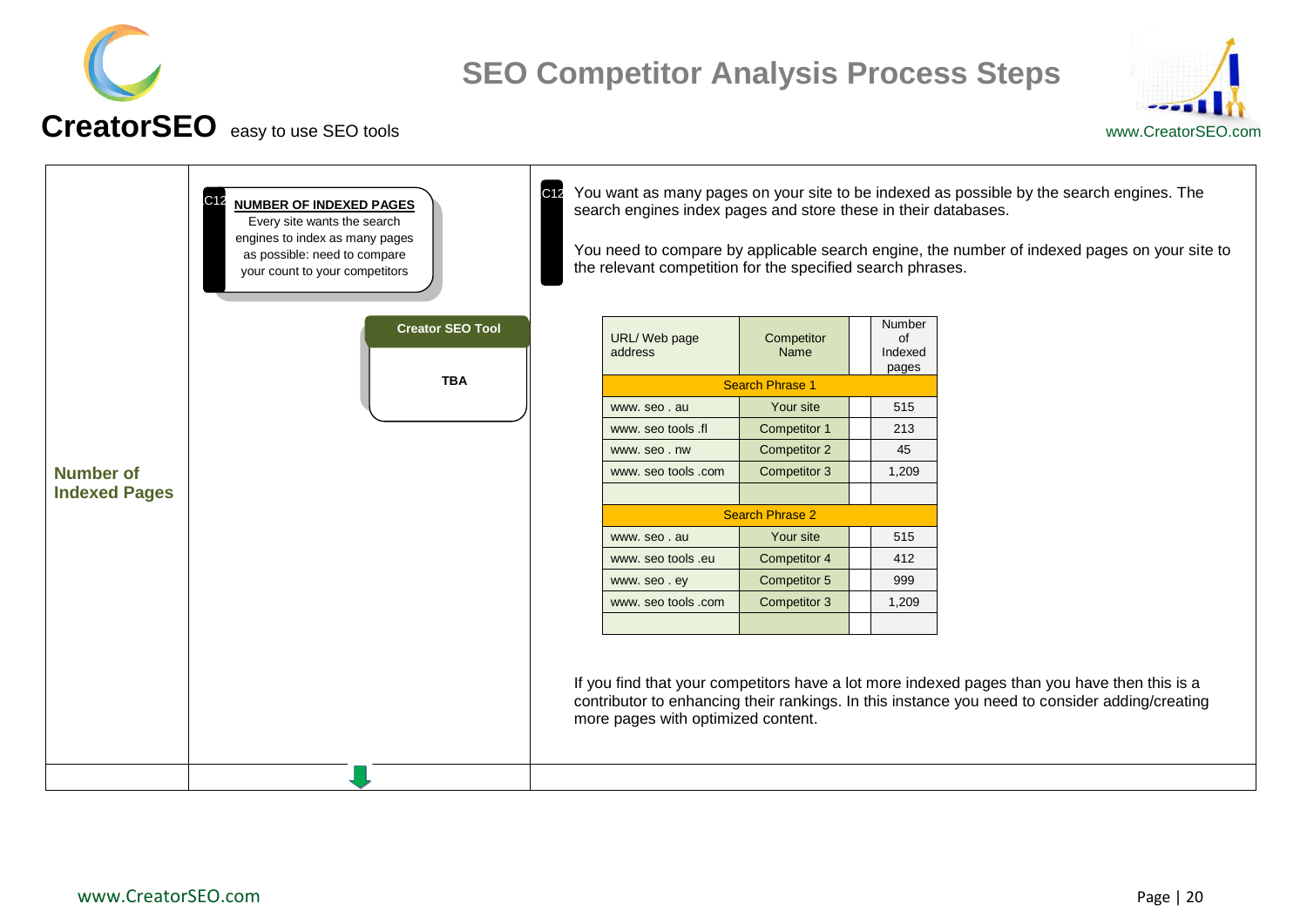



<span id="page-20-0"></span>

|             | C13<br><b>AGE OF SITE</b><br>The older your site the better:<br>Google for instance gives some<br>credits based on age of site | C13 | existed for longer.                |                        |                                  |                           | The older your site, the better your chances of ranking higher against your key search phrases.<br>Google especially takes this into account and awards extra ranking credit's to URL's that have<br>You cannot change how old your site is but if appropriate you could consider buying an older site. |
|-------------|--------------------------------------------------------------------------------------------------------------------------------|-----|------------------------------------|------------------------|----------------------------------|---------------------------|---------------------------------------------------------------------------------------------------------------------------------------------------------------------------------------------------------------------------------------------------------------------------------------------------------|
|             | <b>Creator SEO Tool</b>                                                                                                        |     | URL/Web page<br>address            | Competitor<br>Name     | Number<br>of<br>Indexed<br>pages | Age of<br>site<br>(Years) |                                                                                                                                                                                                                                                                                                         |
|             | <b>TBA</b>                                                                                                                     |     |                                    | <b>Search Phrase 1</b> |                                  |                           |                                                                                                                                                                                                                                                                                                         |
|             |                                                                                                                                |     | www.seo.au                         | Your site              | 515                              | $\overline{4}$            |                                                                                                                                                                                                                                                                                                         |
|             |                                                                                                                                |     | Competitor 1<br>www. seo tools .fl | 213                    | 5                                |                           |                                                                                                                                                                                                                                                                                                         |
|             |                                                                                                                                |     | www.seo.nw                         | Competitor 2           | 45                               | $\mathbf{1}$              |                                                                                                                                                                                                                                                                                                         |
| Age of site |                                                                                                                                |     | www. seo tools .com                | Competitor 3           | 1,209                            | 11                        |                                                                                                                                                                                                                                                                                                         |
|             |                                                                                                                                |     |                                    |                        |                                  |                           |                                                                                                                                                                                                                                                                                                         |
|             |                                                                                                                                |     |                                    | <b>Search Phrase 2</b> |                                  |                           |                                                                                                                                                                                                                                                                                                         |
|             |                                                                                                                                |     | www.seo.au                         | Your site              | 515                              | $\overline{4}$            |                                                                                                                                                                                                                                                                                                         |
|             |                                                                                                                                |     | www. seo tools .eu                 | Competitor 4           | 412                              | 2                         |                                                                                                                                                                                                                                                                                                         |
|             |                                                                                                                                |     | www.seo.ey                         | Competitor 5           | 999                              | 2                         |                                                                                                                                                                                                                                                                                                         |
|             |                                                                                                                                |     | www. seo tools .com                | Competitor 3           | 1,209                            | 11                        |                                                                                                                                                                                                                                                                                                         |
|             |                                                                                                                                |     |                                    |                        |                                  |                           |                                                                                                                                                                                                                                                                                                         |
|             |                                                                                                                                |     |                                    |                        |                                  |                           | It's important for your SEO to check this metric. If your competitor sites have existed for a lot<br>longer than yours, you know that you'll have to work hard in other SEO areas to compensate.                                                                                                        |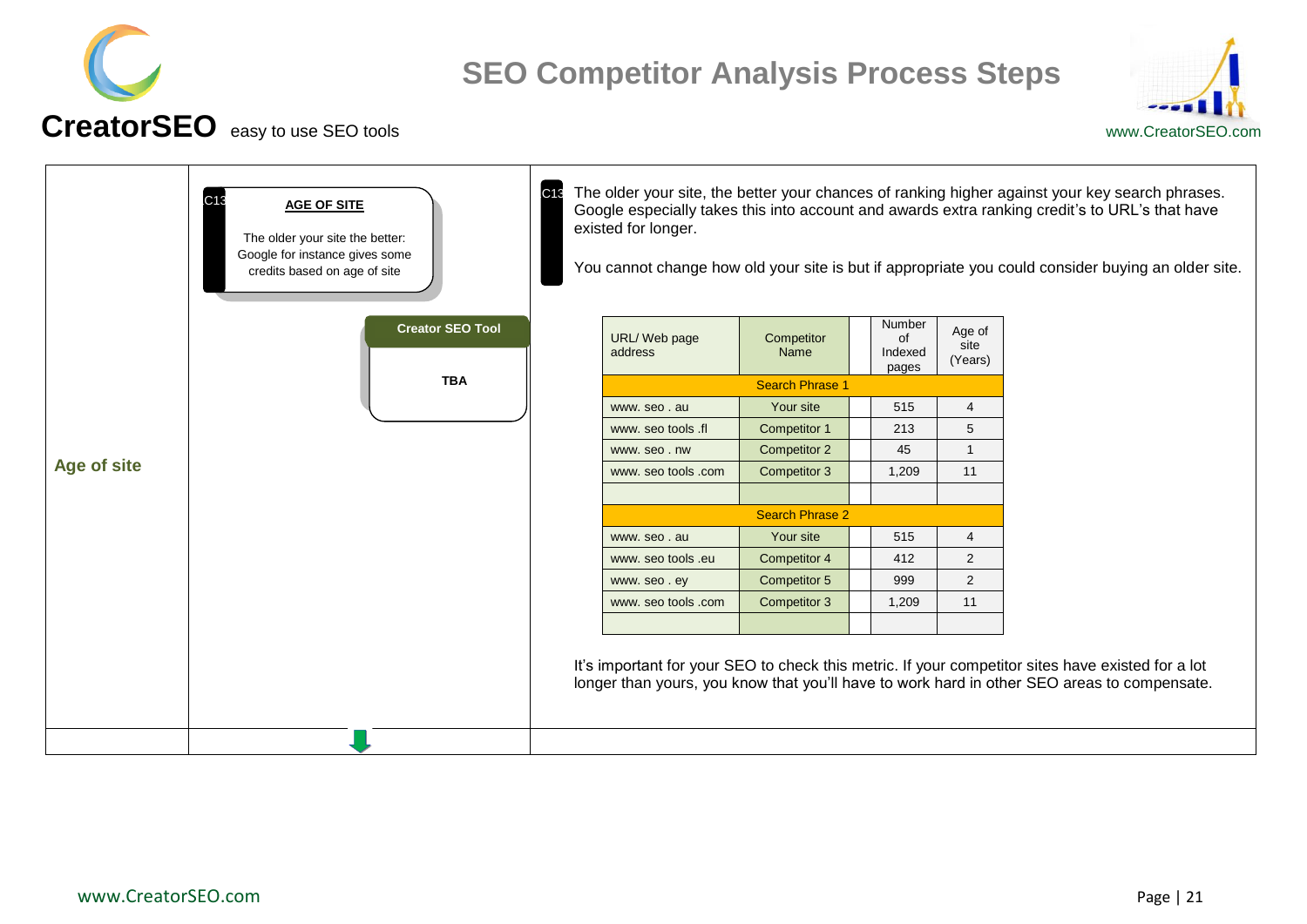



#### <span id="page-21-0"></span>**Off-Site Analysis** The second area that you need to look at are; the off-site factors. These help you and your competitors rank in the search engines. You may find not only what they are doing right, but you might also find out what you are doing wrong: **OPPORTUNITY**. When performing competitive analysis make sure to always include your site in all queries. The areas of on-site analysis are: Page Rank & Alexa Rank • Inbound Links **OFF-PAGE ANALYSIS** Understanding your competitors off-page information is key to gaining a competitive advantage  $C14$ **TBA Creator SEO Tool**  $C<sub>14</sub>$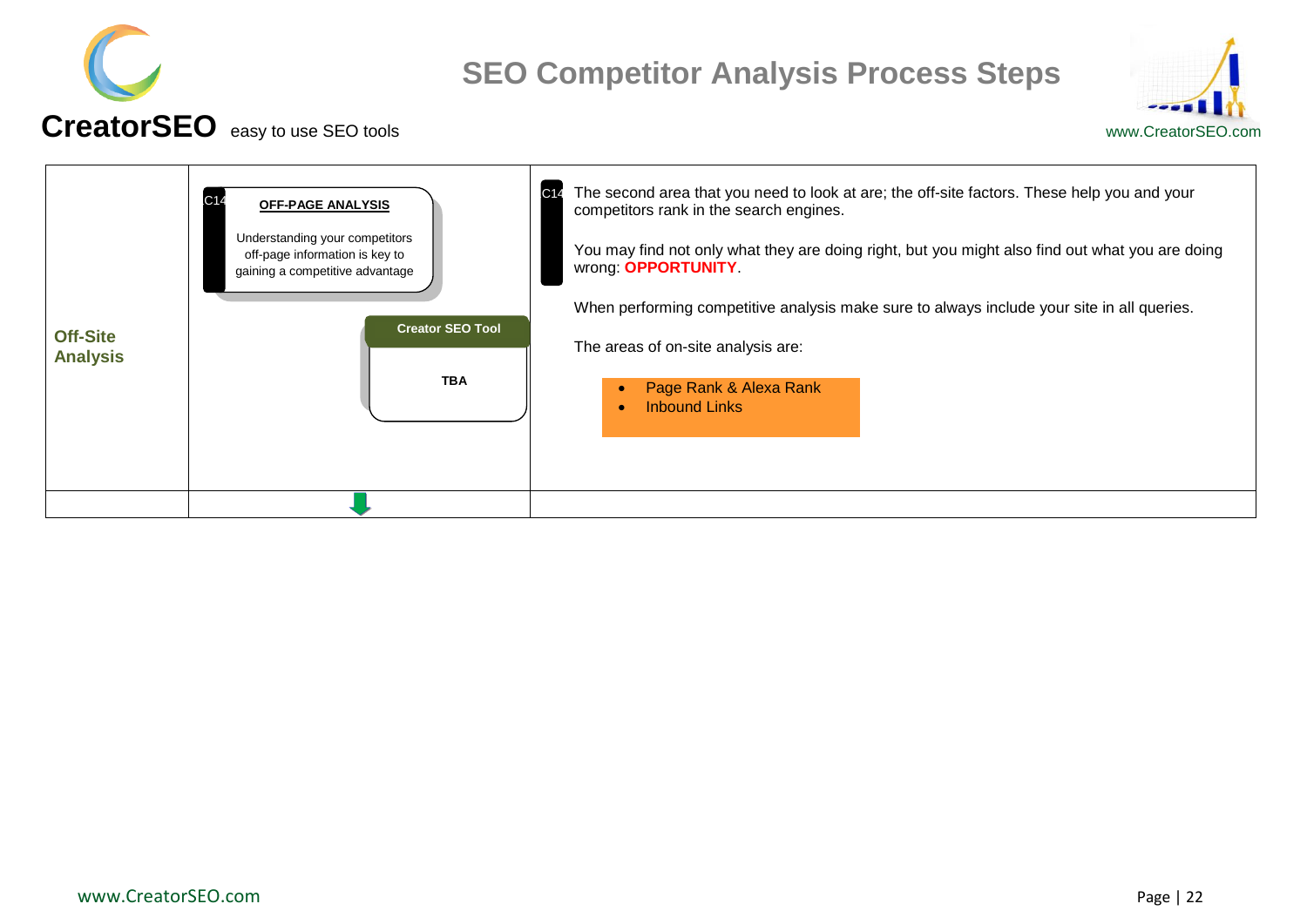



<span id="page-22-0"></span>

| <b>PageRank &amp;</b><br><b>Alexa Rank</b> | C15<br><b>PAGERANK &amp; ALEXA RANK</b><br>Review the PageRank and Alexa<br>rank for your competitors<br><b>Creator SEO Tool</b><br><b>TBA</b> | C <sub>15</sub> | the more link credits available.<br>twice per year.<br>Alexa Rank is a good indicator of a site's popularity. Alexa works purely on popularity<br>independent of the search engines.<br>indication of which competitor sites have the best reputation for link building.<br>Again always compare the competition to your site for PageRank and Alexa Rank:<br>URL/Web page<br>address<br>www.seo.au<br>www. seo tools .fl<br>www.seo.nw | Competitor<br>Name<br>Search Phrase 1 (Google)<br>Your site<br>Competitor 1<br><b>Competitor 2</b><br>Search Phrase 2 (Google) | Page<br>Rank<br>$\mathbf{1}$<br>2<br>$\Omega$ | Alexa<br>Rank<br>4,444,444<br>5,555,555<br>189,887 | Page Rank: If your competitors have a higher PR than yours, you need to get more good links.<br>When an external site links to yours, they pass PageRank to your site. The higher the PageRank,<br>Assign the no-follow attribute to links from your site to sites that are of low importance to you.<br>It must be noted that PageRank can be very unreliable especially after Google started to penalize<br>the PageRank of any site they deemed to be involved in link buying. This can result in a decent<br>site/competitor having a low PageRank. Google also only updates the PageRank scores once or<br>Analyzing both the Page Rank and Alexa Rank for your competitors will give a quick indication of<br>your competitive position for off-site optimization. Using these two metrics you get a good |
|--------------------------------------------|------------------------------------------------------------------------------------------------------------------------------------------------|-----------------|-----------------------------------------------------------------------------------------------------------------------------------------------------------------------------------------------------------------------------------------------------------------------------------------------------------------------------------------------------------------------------------------------------------------------------------------|--------------------------------------------------------------------------------------------------------------------------------|-----------------------------------------------|----------------------------------------------------|-----------------------------------------------------------------------------------------------------------------------------------------------------------------------------------------------------------------------------------------------------------------------------------------------------------------------------------------------------------------------------------------------------------------------------------------------------------------------------------------------------------------------------------------------------------------------------------------------------------------------------------------------------------------------------------------------------------------------------------------------------------------------------------------------------------------|
|                                            |                                                                                                                                                |                 | www. seo tools .eu<br>www.seo.ey                                                                                                                                                                                                                                                                                                                                                                                                        | Competitor 4<br><b>Competitor 5</b>                                                                                            | $\mathbf{1}$<br>$\overline{1}$                | 334,555<br>839,886                                 |                                                                                                                                                                                                                                                                                                                                                                                                                                                                                                                                                                                                                                                                                                                                                                                                                 |
|                                            |                                                                                                                                                |                 |                                                                                                                                                                                                                                                                                                                                                                                                                                         |                                                                                                                                |                                               |                                                    |                                                                                                                                                                                                                                                                                                                                                                                                                                                                                                                                                                                                                                                                                                                                                                                                                 |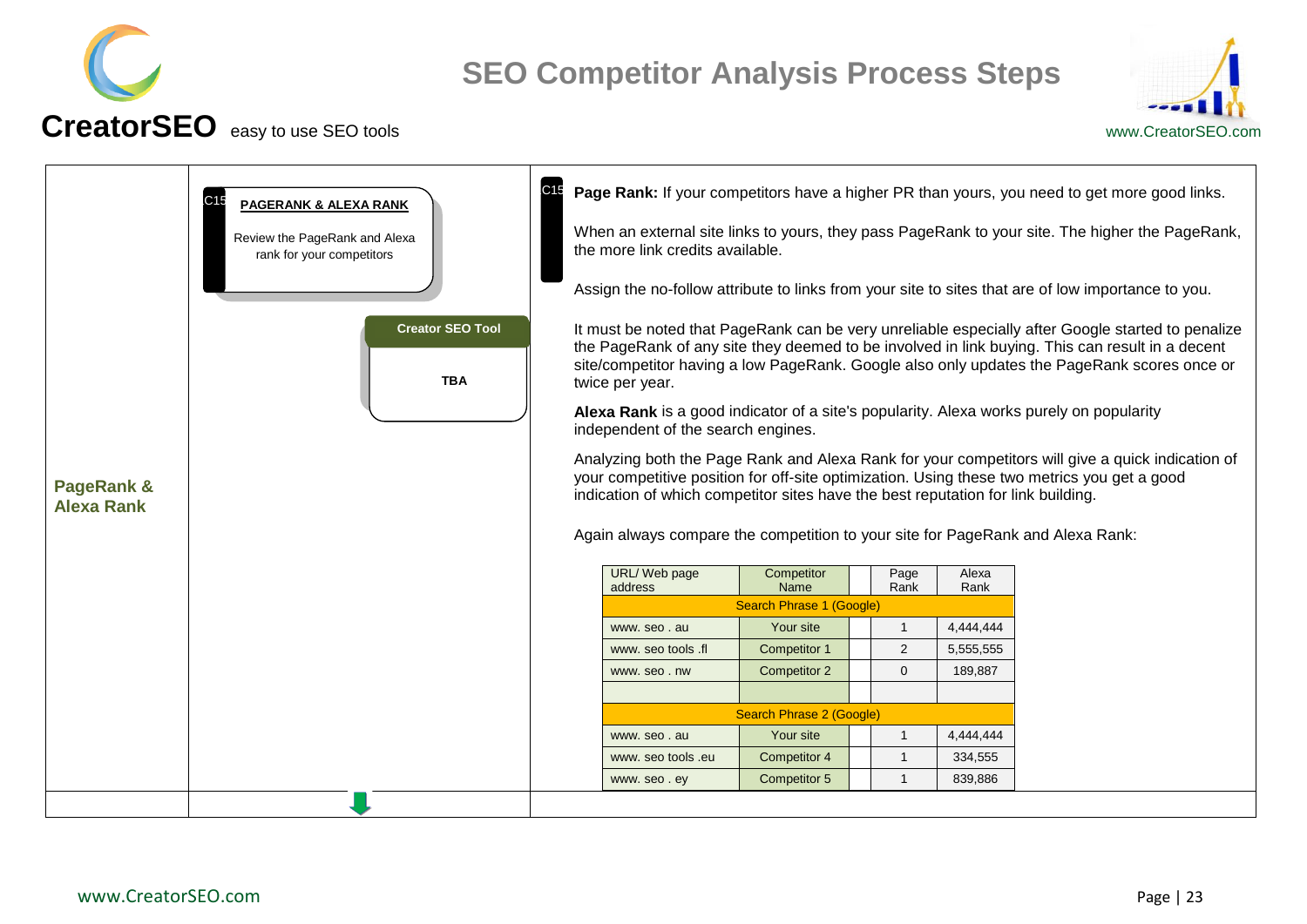



<span id="page-23-0"></span>

| C <sub>16</sub><br><b>INBOUND LINKS</b><br>Review the inbound links of your<br>site versus the competition | C16 | The quantity and quality of your inbound links are critical both for your own site PageRank and<br>your SEO. First thing you need to do is to quantify the number of links going to each of your<br>competitors sites: |                      |                     |    |                          |                  |                  |                |                          |
|------------------------------------------------------------------------------------------------------------|-----|------------------------------------------------------------------------------------------------------------------------------------------------------------------------------------------------------------------------|----------------------|---------------------|----|--------------------------|------------------|------------------|----------------|--------------------------|
|                                                                                                            |     | URL/Web page                                                                                                                                                                                                           |                      | Competitor          |    |                          |                  |                  | Link Breakout  |                          |
|                                                                                                            |     | address                                                                                                                                                                                                                |                      | Name                |    | All                      | Direct-<br>ories | Blogs/<br>Forums | Publishe<br>rs | Others                   |
|                                                                                                            |     |                                                                                                                                                                                                                        |                      |                     |    | <b>Search Phrase 1</b>   |                  |                  |                |                          |
| <b>Creator SEO Tool</b>                                                                                    |     | www.seo.au                                                                                                                                                                                                             |                      | Your site           |    | $\overline{4}$           | $\mathbf{1}$     | $\mathbf{1}$     | $\overline{1}$ | $\mathbf{1}$             |
|                                                                                                            |     | www. seo tools .fl                                                                                                                                                                                                     |                      | Competitor 1        |    | 8                        | 2                | $\overline{2}$   | $\overline{2}$ | $\overline{2}$           |
| <b>TBA</b>                                                                                                 |     | www.seo.nw                                                                                                                                                                                                             |                      | Competitor 2        |    | $\mathbf 0$              | $\overline{0}$   | $\mathbf 0$      | $\mathbf 0$    | $\mathbf 0$              |
|                                                                                                            |     |                                                                                                                                                                                                                        |                      |                     |    |                          |                  |                  |                |                          |
|                                                                                                            |     |                                                                                                                                                                                                                        |                      |                     |    | <b>Search Phrase 2</b>   |                  |                  |                |                          |
|                                                                                                            |     | www.seo.au                                                                                                                                                                                                             |                      | Your site           |    | 4                        | $\overline{1}$   | $\mathbf{1}$     | $\mathbf{1}$   | $\mathbf{1}$             |
|                                                                                                            |     | www. seo tools .eu                                                                                                                                                                                                     |                      | Competitor 4        |    | $\overline{4}$           | $\overline{1}$   | $\mathbf{1}$     | $\overline{1}$ | $\mathbf{1}$             |
|                                                                                                            |     | www.seo.ey                                                                                                                                                                                                             |                      | Competitor 5        |    | 10                       | $\overline{7}$   | $\mathbf{1}$     | $\mathbf{1}$   | $\mathbf{1}$             |
| <b>Inbound Links</b>                                                                                       |     | Once you have identified the number of links by area, you can analyze these by competitor<br>to identify opportunities:<br><b>Directories</b>                                                                          |                      | <b>Blogs/Forums</b> |    |                          | Publishers       |                  |                |                          |
|                                                                                                            |     |                                                                                                                                                                                                                        |                      |                     |    |                          |                  |                  | Others         |                          |
|                                                                                                            |     |                                                                                                                                                                                                                        |                      |                     |    | <b>Your Site</b>         |                  |                  |                |                          |
|                                                                                                            |     | Link                                                                                                                                                                                                                   | <b>PR</b>            | Link                | PR |                          | Link             | PR               | Link           | <b>PR</b>                |
|                                                                                                            |     | Link 1                                                                                                                                                                                                                 | $\overline{?}$       | Link 1              |    | $\tilde{?}$              | Link 1           | $\overline{?}$   | Link 1         | $\ddot{\phantom{0}}$     |
|                                                                                                            |     | Link 2                                                                                                                                                                                                                 | $\ddot{\phantom{0}}$ | Link 2              |    | $\tilde{?}$              | Link 2           | $\overline{?}$   | Link 2         | $\overline{\mathcal{E}}$ |
|                                                                                                            |     | Link <sub>3</sub>                                                                                                                                                                                                      | $\overline{?}$       | Link 3              |    | $\tilde{?}$              | Link 3           | $\gamma$         | Link 3         | $\tilde{?}$              |
|                                                                                                            |     | Link 4                                                                                                                                                                                                                 | $\overline{?}$       | Link 4              |    | $\tilde{?}$              | Link 4           | $\overline{?}$   | Link 4         | $\overline{\mathcal{E}}$ |
|                                                                                                            |     | Link 5                                                                                                                                                                                                                 | $\overline{?}$       | Link 5              |    | $\tilde{?}$              | Link 5           | $\overline{?}$   | Link 5         | $\ddot{?}$               |
|                                                                                                            |     | Link 6                                                                                                                                                                                                                 | $\overline{?}$       | Link 6              |    | $\overline{\mathcal{E}}$ | Link 6           | $\overline{?}$   | Link 6         | $\ddot{?}$               |